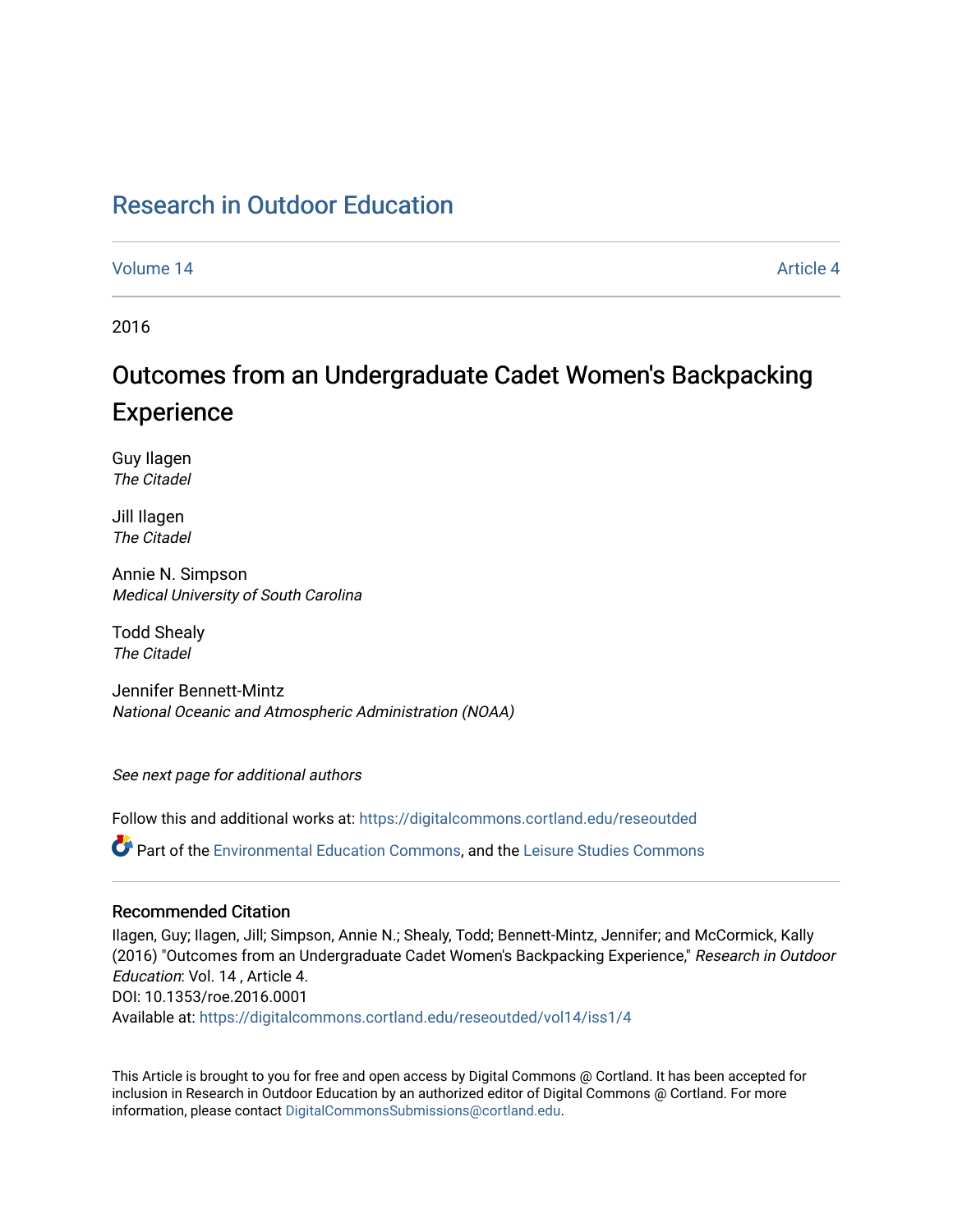# Outcomes from an Undergraduate Cadet Women's Backpacking Experience

# Authors

Guy Ilagen, Jill Ilagen, Annie N. Simpson, Todd Shealy, Jennifer Bennett-Mintz, and Kally McCormick

This article is available in Research in Outdoor Education: [https://digitalcommons.cortland.edu/reseoutded/vol14/](https://digitalcommons.cortland.edu/reseoutded/vol14/iss1/4) [iss1/4](https://digitalcommons.cortland.edu/reseoutded/vol14/iss1/4)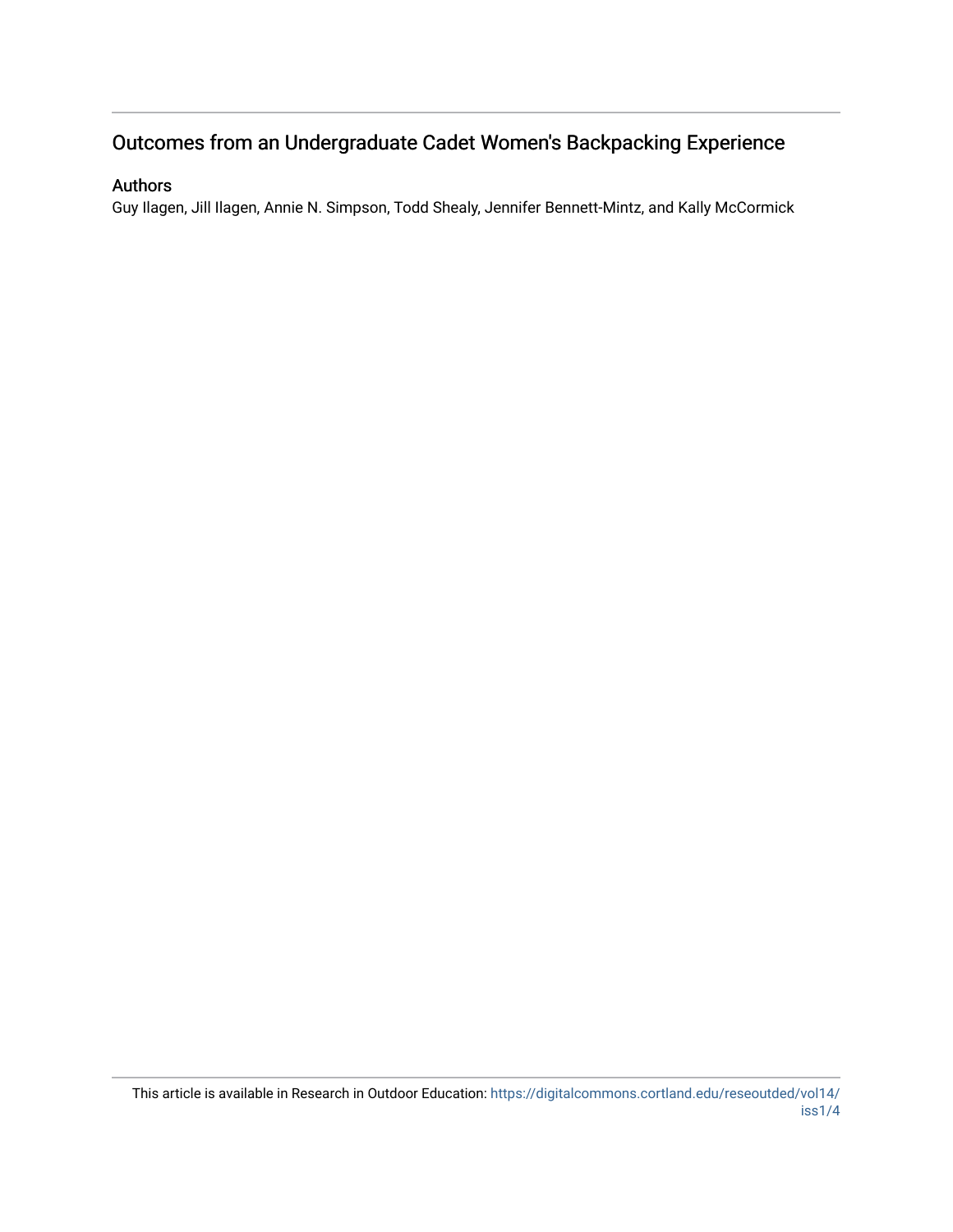# **Outcomes from an Undergraduate Cadet Women's Backpacking Experience**

Guy Ilagan Jill Ilagan Annie N. Simpson Todd Shealy Jennifer Bennett-Mintz Kally McCormick

# **Abstract**

Women undergraduates at military colleges are likely to experience challenges including heightened stress, isolation, and discrimination. Wildernessbased programs show promising outcomes in an array of areas including stress-coping, fitness motivation, self-efficacy, social support, and improved cognitive functioning. This mixed-methods exploratory study examined outcomes for 17 cadet women (*N*=17) who participated in a preparatory workshop series and backpacking event. Quantitative data indicated the backpacking workshop series was associated with decreases in perceived stress ( $p < .05$ ). The backpacking trip was associated with increases in self-efficacy (*p* < .01). Cadets attributed decreases in perceived stress and increases in self-efficacy to interpersonal/intrapersonal factors and the wilderness/backpacking experience. These results support the use of wilderness experience to bolster coping and wellness among cadet women.

**Keywords:** women, outdoor recreation, wilderness, college, military education

**Guy Ilagan**, The Citadel, Zucker Family School of Education; **Jill Ilagan,** The Citadel, Clinical Counseling; **Annie N. Simpson,** Medical University of South Carolina, Healthcare Leadership and Management; **Todd Shealy,** The Citadel, Zucker Family School of Education; **Jennifer Bennett-Mintz,** National Oceanic and Atmospheric Administration, Regional Coordination, Outreach and Education; **Kally McCormick,** Civil Engineering Consulting Services, Environmental Scientist

Address correspondence to Dr. Guy Ilagan at: gilagan@citadel.edu; 843-693-9269; 171 Moultrie Street, Charleston, SC, 29409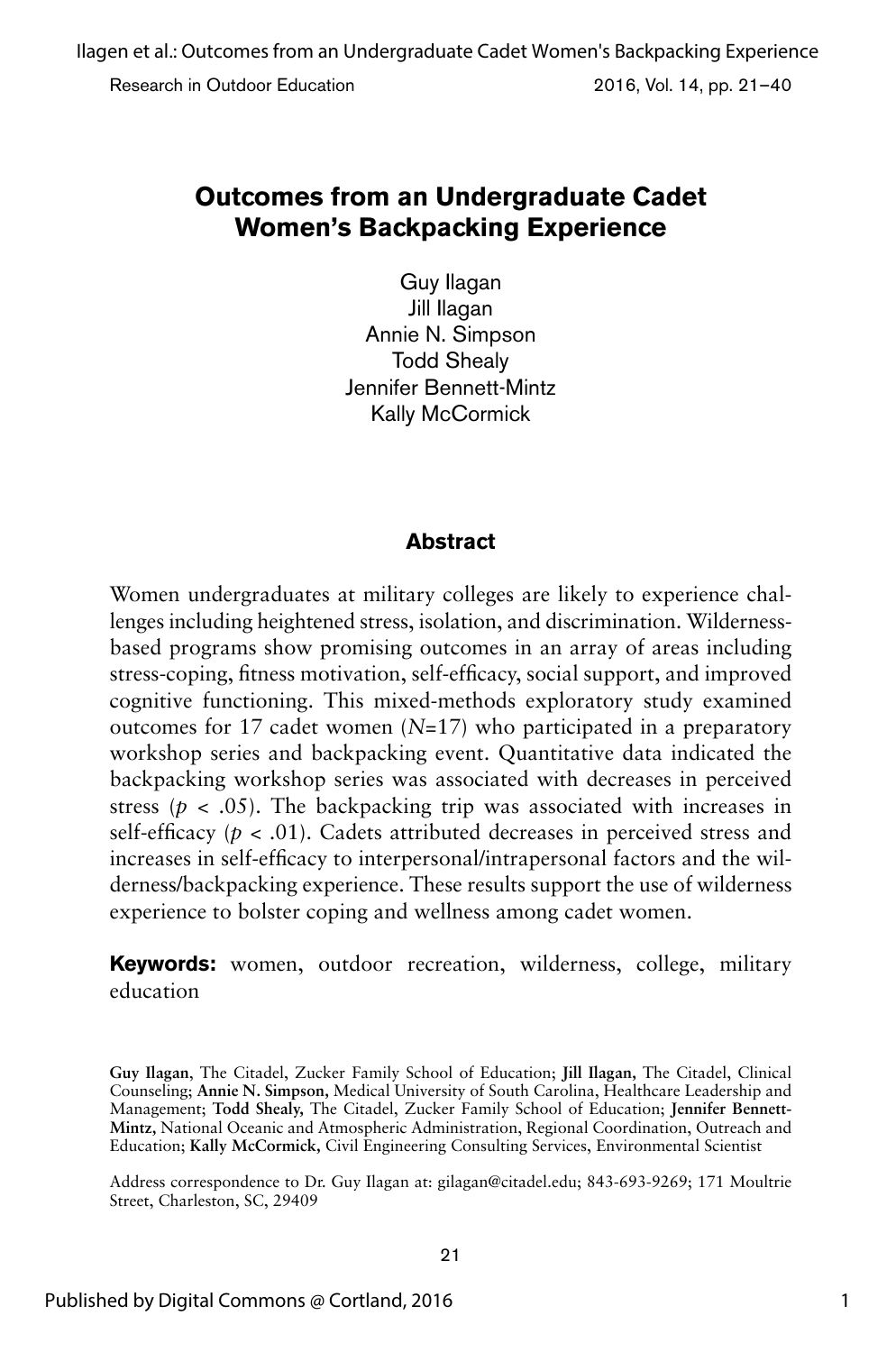Women cadets were admitted to the state-supported military colleges in 1995 (Jacob 2011). Jacob (2011) conducted a study on factors that influenced women cadets' decisions to attend a military college and found the following themes: personal challenge, finances, fulfilling a career goal, getting away from home, attaining the attention of their father, and adventure. There are five military service academies and six senior military colleges in the United States. Among the service academies, no institution has a percentage of women greater than 35% of the student body. The senior military colleges do not include an institution with more that 15% women students (Service Academies and Senior Military Colleges, 2016).

Concerns about experiences of women in military education are well documented. The Department of Defense (2015) reported that despite the high incidence of sexual harassment at military academies, female students were likely to experience unclear procedures and obstacles to reporting. Additionally, it was observed that they expect negative repercussions if they do report sexual harassment. For example, Brubaker (2009) noted male-dominated cultures lead to problematic policies around sexual assault prevention and response. The literature also reveals concerns about the socialization of masculine culture leading to male cadets' sexist attitudes towards female students (Do, Samuels, Adkins, Clinard, & Koveleski, 2013). Also, Young and Nauta (2013) found that compared to non-military college students, male military-affiliated college students held more negative attitudes towards women in the military. Thus, the unwelcoming environment, relative isolation, and minority status of women in military education raise concerns about their well-being and academic persistence.

# **Outdoor Education**

Despite the well documented benefits of outdoor education on mental, emotional and physical health, women are underrepresented in the literature (McNiel, Harris, & Fondren, 2012). It is notable that women are drawn to outdoor adventure recreation to achieve social, sensation-seeking, and self-image needs (Ewert, Gilbertson, Yuan-Chun, and Voight, 2013). In addition, it has been shown that both leisure time and physical activity in the outdoors provide multiple and varied benefits for women, including a sense of autonomy, confidence, social belonging, improved self-perception, a positive attitude towards life, access to new opportunities, and an overall perception of improved well-being (Lloyd & Little, 2010). Furthermore, adolescent girls have shown gains in self-esteem and self-efficacy as a result of outdoor recreation (O'Shea, 2009). Likewise, psychological benefits for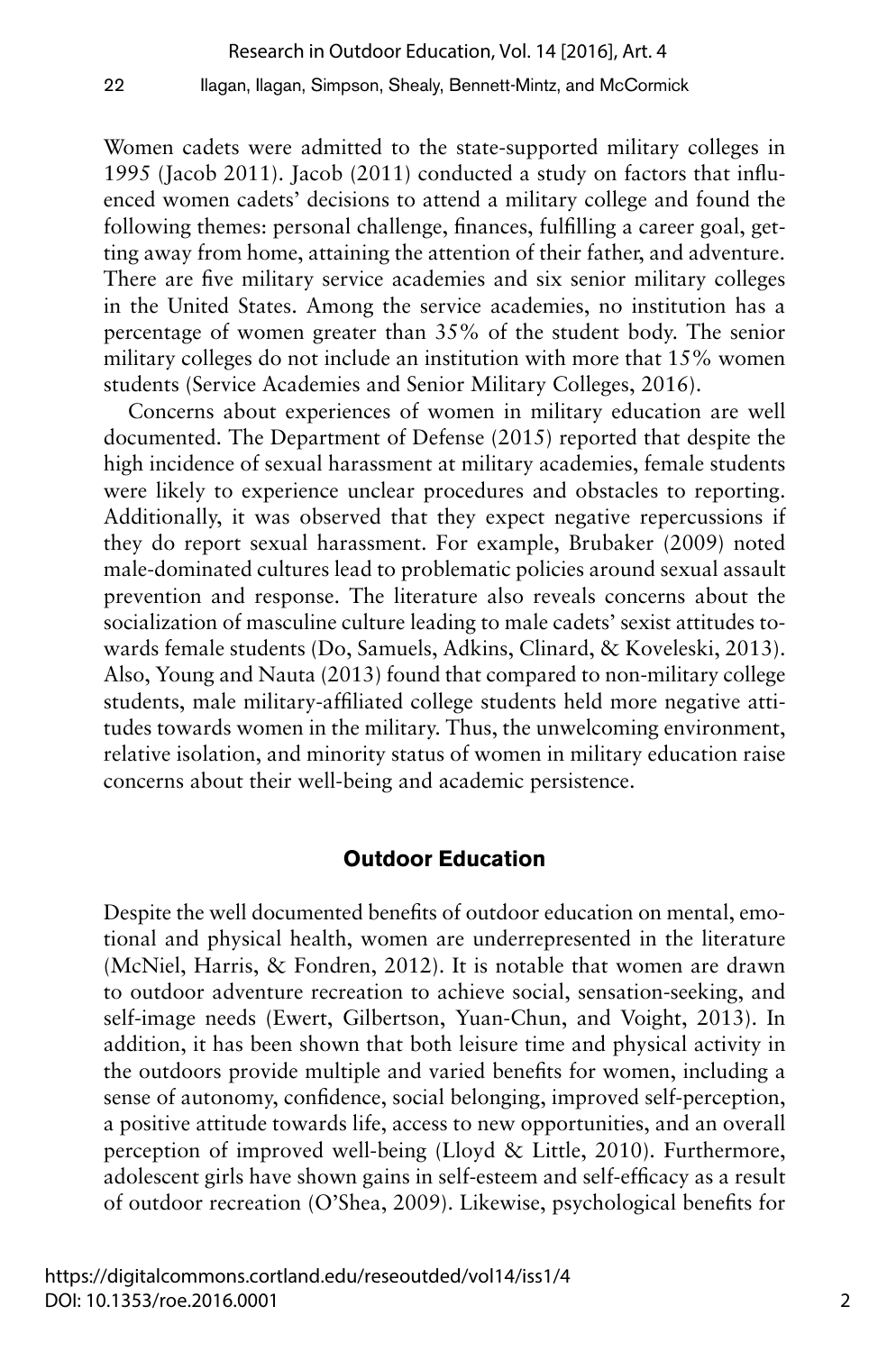women, following a backpacking experience, include gains in interpersonal confidence, psychological well-being, authenticity, and a reconsideration of values (Hinds, 2011). It is clear from what little research there is, that the benefits of outdoor education are multiple and varied and of interest to promote health and well-being among this population.

Concerning more specific benefits of outdoor experience for women, researchers observed gains in stress-coping. Lundberg, Taniguchi, McGovern, and Smith (2016) explored the effects of an outdoor recreation program on female United States (US) military veterans. Those researchers found that outdoor activity provided a novel environment to provide distraction, redirection, and relief from stress. Similarly, Dolgin (2014) examined outcomes from 21 adolescents (13 identified as female, 8 as male) who engaged in group wilderness activity and found the participants showed a variety of gains including feeling understood, empathy, emotional expression, and increased skill to cope with stressors.

Outdoor experience leads to increases in self-efficacy. For example, Passarelli, Hall, and Anderson (2010) employed a mixed-methods design with 58 college student participants, 39 of whom were female. Over a threeweek outdoor adventure course, participants engaged in vigorous outdoor activities, including hiking, rappelling, canyoneering, surfing and snorkeling. When surveyed at the end of the trip, the participants reported relying on their existing and newly developed beliefs in their ability to face physical challenges, interpersonal challenges, and fears associated with the outdoor adventure program. The authors reported that there were no significant differences between males and females on any of the outcomes.

In additional research concerning wilderness experience and self-efficacy, Frauman and Waryold (2009) conducted a study with 147 college students (60% female) in a four-day wilderness orientation program. The purpose of the study was to explore the influence of the program on participants' perceptions of life effectiveness. Participants showed significant efficacy gains in areas including time management, task leadership, social competence, emotional control, and active initiative compared to the control group. The authors did not report outcome differences for males and females.

A greater sense of social connectedness has also been associated with outdoor experience. For instance, in a study of 12 female US military veterans, it was observed that along with the benefit of positive emotions, the participants experienced purposeful bonding and a strong sense of interconnectedness with each other (Lundberg, Taniguchi, McGovern, & Smith, 2016). Likewise, 14 college freshmen who participated in a six-day outdoor orientation program reported and displayed a strong experience of bonding with fellow participants. Participants (8 female; 6 male) displayed concern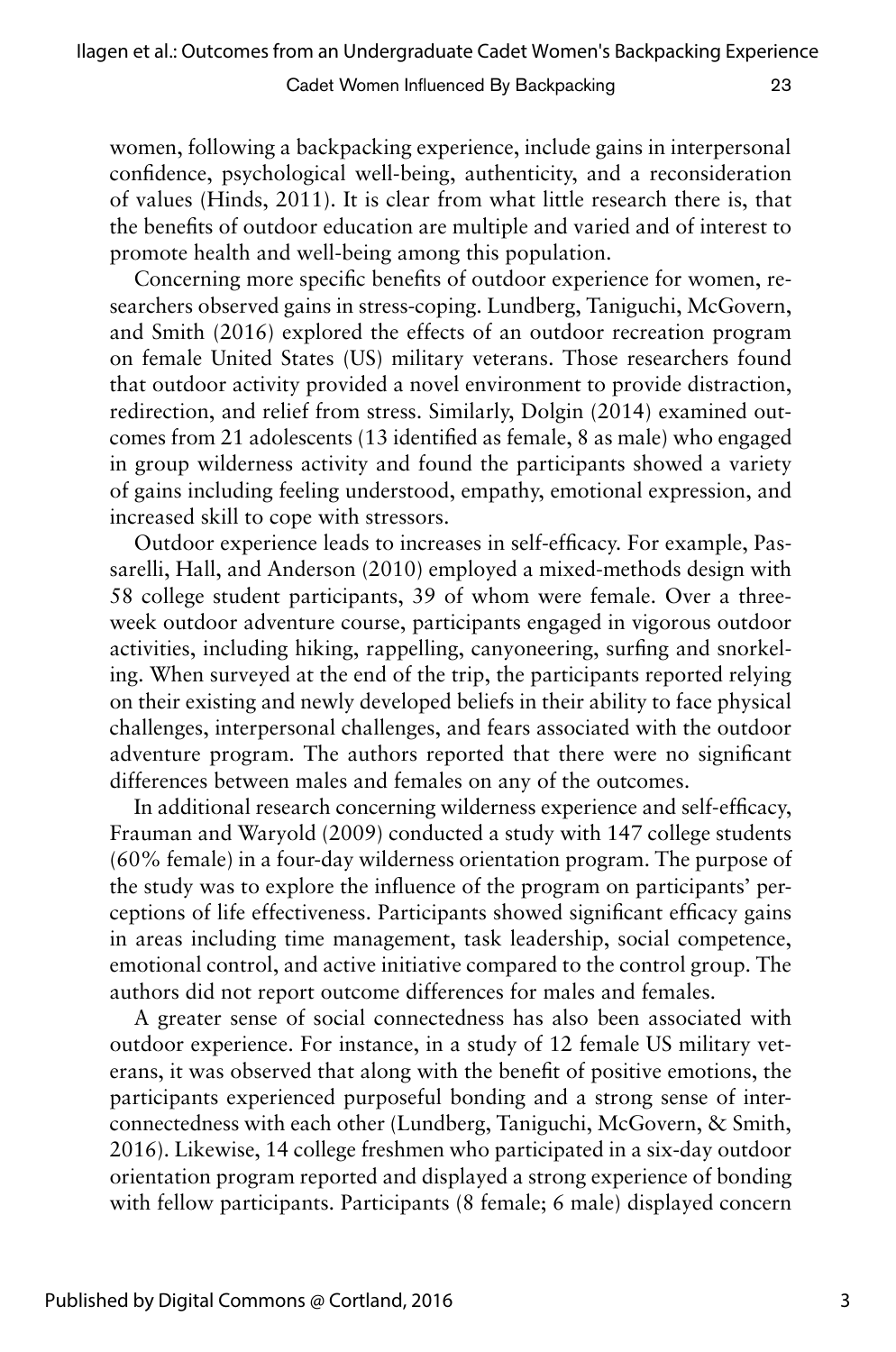for the well-being of their new social connections and a desire to continue developing those relationships (Wolfe & Kaye, 2011). Similarly, female participants' post-experience responses on qualitative surveys showed a greater sense of belonging with the group members and more open expressions of emotion than pre-trip responses (Dolgin, 2014).

The purpose of the present exploratory study was to address two research questions: 1) Following a backpacking workshop series and backpacking trip, will women cadet participants report improvements in stresscoping, self-efficacy and social support? 2) What aspects of the backpacking workshop series and backpacking trip will participants attribute to any perceived gains in stress-coping, self-efficacy and social support?

#### **Method**

This mixed-methods exploratory study was an endeavor to learn of possible benefits of a workshop series and three-day backpacking excursion for undergraduate cadet women. The variables of interest were stress-coping, self-efficacy and social support. The quantitative data were collected via pre-, mid-, and post-test surveys. The qualitative data were gathered from open-ended questions posed to participants on an exit survey. The investigators received IRB approval from the research site university. Expenses for the preparatory workshops and backpacking trip were covered by funds administered by the director of campus recreation. The three female guides received honoraria for the event, paid by campus intramurals. The primary researcher did not receive compensation.

#### **Participants**

The participants were 17 undergraduate women students at a state supported, co-educational military college. The students represented all four classes (freshman through senior) and ranged from ages 18 to 21. The participants' institution is one of six military United States senior military colleges. While graduates of the research site institution are not required to enter military service, about 30% of graduates choose to do so. Undergraduate students, called cadets, are immersed in a rigorous, military-style experience throughout their undergraduate career. The college began admitting women to their corps of cadets in 1996. Academic year 2014–2015, year one of the present study, showed enrollment of 2,352 cadets, which included 2,188 (93%) men and 164 (7%) women (The Citadel, 2016). In year two of the study, academic year 2015–2016, the cadet population at the institution was 2,291cadets, which included 2,201 (92.5%) men and 171

https://digitalcommons.cortland.edu/reseoutded/vol14/iss1/4 DOI: 10.1353/roe.2016.0001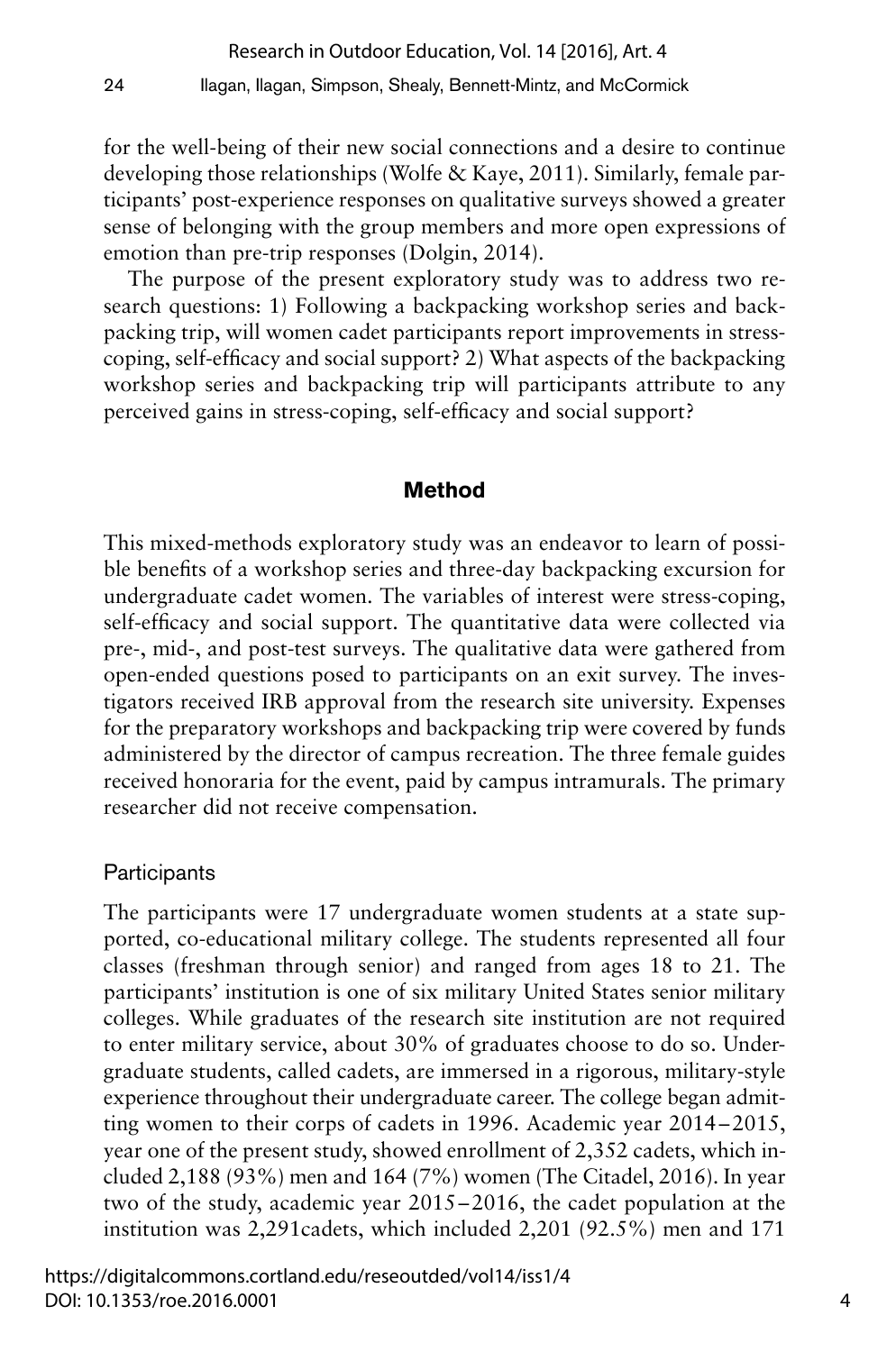(7.5%) women (The Citadel, 2016). In year two of the study, two of the participants who attended the 2014 trip returned for the 2015 experience.

Additional demographic information for the cadet women participants are as follows. In year one of the study 12 students attended, representing all four classes: Freshmen (4), Sophomores (3), Juniors (4), and a Senior (1). The students identified their ethnicity as Caucasian (9), Black/African-American (2), and Hispanic American (2). In year two, five students participated. There were Freshmen (2), Sophomores (1), a Junior (1), and a Senior (1). The students identified their ethnicity as Caucasian (3), Black/ African-American (2).

# Instrumentation

The project required administration of three quantitative surveys and six qualitative questions. The quantitative surveys included The Perceived Stress Scale (PSS; Cohen, Kamarck, & Mermelstein, 1983; Cohen & Williamson, 1988), The Social Provision Scale (Cutrona & Russel, 1987), and the General Self-Efficacy Scale (GSE; Schwarzer & Jerusalem, 1995). In addition to the quantitative questionnaires, six qualitative items were added to the post-test surveys to better understand the beneficial aspects of the trip as perceived by the participants; these specifically related to possible gains in stress coping, social support, and self-efficacy.

# **The Perceived Stress Scale.**

The Perceived Stress Scale (PSS; Cohen, Kamarck, & Mermelstein, 1983; Cohen & Williamson, 1988) is a 14 item self-report questionnaire designed to assess the degree to which individuals assess their experiences as difficult to manage and overwhelming. The scale was designed for use among population samples with a minimum junior high school level education. Machulda et al., (1998) reported that the PSS has demonstrated good internal reliability ( $\alpha$ =0.84–0.86, Cohen et al., 1983), as well as adequate concurrent validity correlating (*r*=0.62) with the Daily Stress Inventory. Persons who score higher on the PSS also tend to report poorer health practices, such as sleeping fewer hours, inadequate nutrition, and consuming greater quantities of alcohol (Cohen & Williamson, 1988).

# **The Social Provision Scale.**

The Social Provision Scale (SPS, Cutrona & Russell, 1987) has 24 items covering six areas of social provisions. The six provisions are attachment, reliability, alliance, guidance, reassurance of worth, social integration, and opportunity for nurturance (Cutrona & Russell, 1987). The SPS, based on the premise that people need certain provisions from relationships (Bell,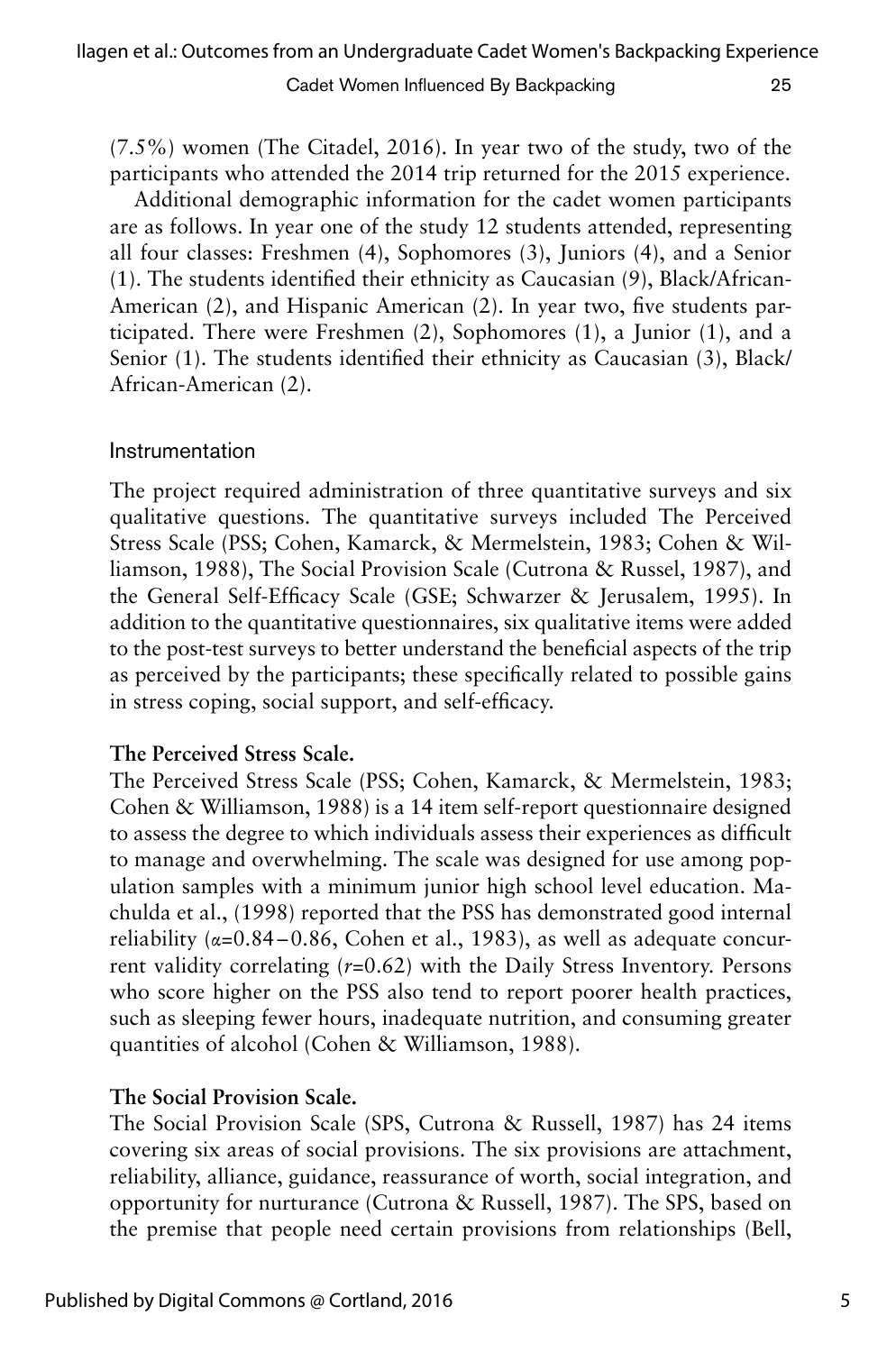2006), measures the perceived benefits obtained from connection to others (Cutrona & Russell, 1987). The test-retest reliability of the total SPS score (0.915) was estimated according to the formula for reliability of a linear combination of scores devised by Nunnally (1978), as cited in Cutrona and Russell (1987). The instrument shows strong concurrent and discriminant validity (Cutrona & Russell, 1987), even when adapted for populations including athletes and single mothers (Ryska & Yin, 2000). In addition, Cutrona and Russell (1987) reported the internal consistency of the scale at 0.89, with reliabilities of the four item subscales ranging from 0.65 to 0.77.

### **The General Self-Efficacy Scale.**

The General Self-Efficacy Scale (GSE; Schwarzer & Jerusalem, 1995) was created to measure an individual's sense of self-efficacy with a goal to predict how well people cope with daily hassles and adapt to stressful life events (Kimbrough, 2007). The GSE scale has been employed in numerous research projects, where it typically yielded internal consistencies between alpha  $= 0.75$  and 0.91. In a study of 246 cardiac surgery patients in Germany who completed the questionnaire before surgery and again half a year later, the GSE had a retest-reliability of  $r = 0.67$  (Schröder, Schwarzer, & Konertz, 1998).

Scherbaum, Cohen-Charash, and Kern (2006) noted that Scholz et al. (2002) reported the internal consistency for a variety of samples and countries ranging from 0.75 to 0.91. This range shows that some researchers are reporting internal consistency below the generally accepted cutoff for basic research (Henson, 2001; Nunnally & Bernstein, 1994). Longitudinal studies yielded variable stability coefficients (i.e., ranging from 0.47 to 0.75; Scholz et al., 2002).

#### **The Qualitative Items.**

Qualitative items were developed by the lead investigator. As a complement to the quantitative surveys, we wished to learn about the participants' perspectives on which elements of the experience contributed to any changes in their stress level, sense of social support, and self-efficacy. Other qualitative items were composed to inform the staff and guides on how to improve future cadet women backpacking trips. Qualitative data resulted from participant's responses to the six items below:

What did you like most about this experience?

1. Which aspects of the experiences would you rate as most highly related to any changes in your sense of self-efficacy (your sense of competence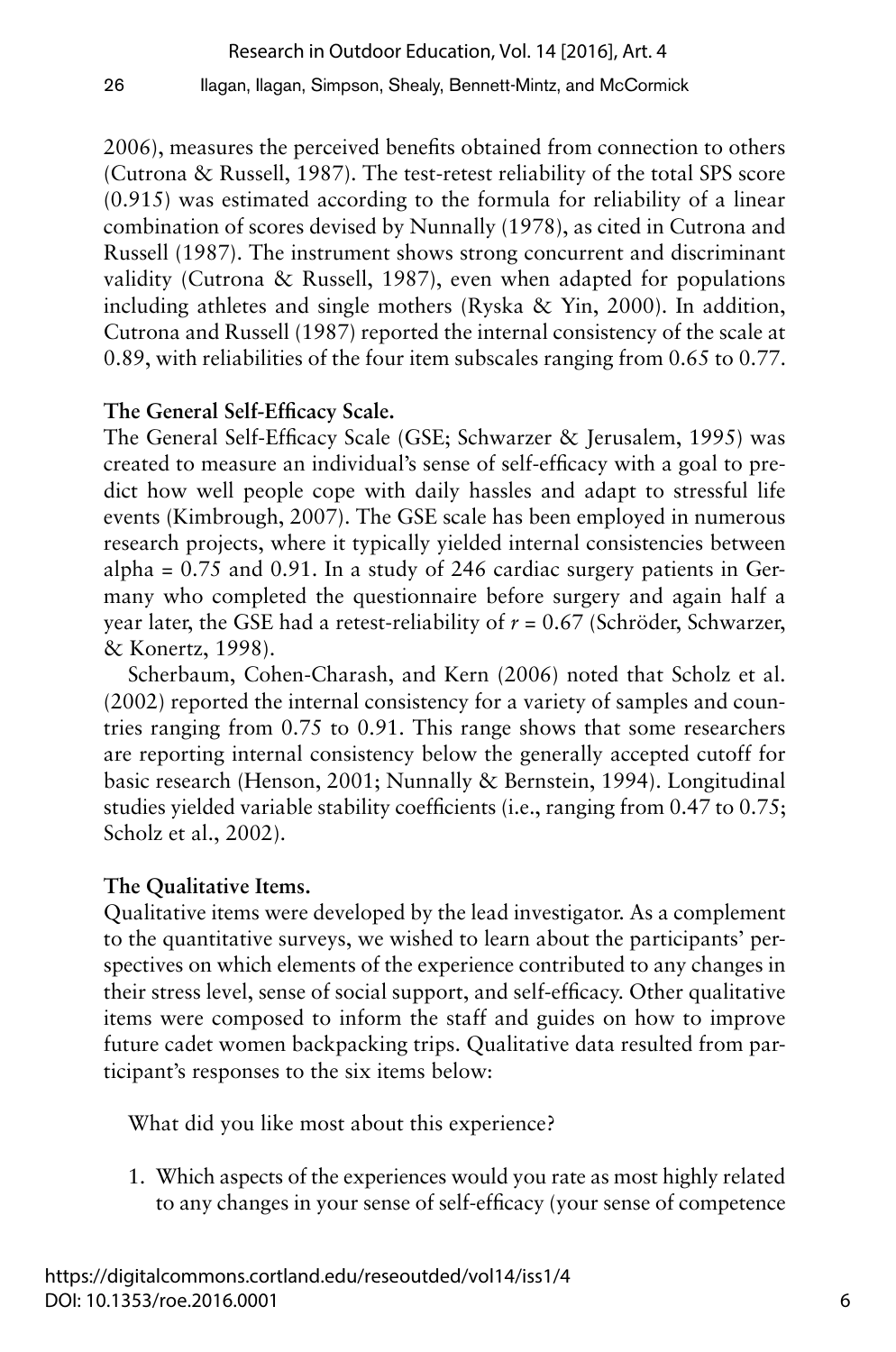to cope with adversity in a broad range of stressful or challenging situations)?

- 2. Which aspects of the experiences would you rate as most highly related to any changes in your stress level?
- 3. Which aspects of the experiences would you rate as most highly related to any increases to your sense of social support (what we receive from our relationships with other people)?
- 4. What changes would you suggest for future leadership retreats?
- 5. If desired, please make any additional comments.

#### **Procedure**

The preparatory workshops and backpacking trip occurred in the 2014 and 2015 fall semesters. For the fall 2014 experience, backpacking equipment was provided by the college, guides, and participants who had their own backpacking gear. Campus intramurals staff purchased gear for the fall 2015 trip. The staffing for the events, five guides, consisted of two men and three women. The male guides included the associate director of intramurals and an associate professor at the institution, who is also the lead investigator. The women guides consisted of an adjunct instructor at the institution with backpacking leadership experience, a local environmental scientist who is an avid outdoor athlete, and a local marine biologist and backcountry guide who served as the wilderness first responder for the excursion. Both men, who served in a supportive role to the three women guides, were also experienced in outdoor recreation leadership.

The associate director for intramurals recruited participants by contacting the institution's women cadets via email, inviting them to attend the four-part workshop series followed by a Friday through Sunday backpacking trip. The students indicated interest via reply email. During the four weekly workshops preceding the backpacking trip, the guides covered the following topics: essential gear, food, water, and cooking, safety, comfort, and troubleshooting, and logistics and final preparations. The backpacking trip required a four-and-a-half-hour drive by van to a section of the South Carolina (SC) Foothills Trail which traverses from northwestern SC into western North Carolina (NC).

For the first year of the study, instruments were administered via paper to 12 participants on three occasions including at the start of the first of the four workshops, before boarding the van for the backpacking trip, and after the backpacking trip in the van on the way back to campus. The first day of the trip involved hiking six miles to the designated campsite. The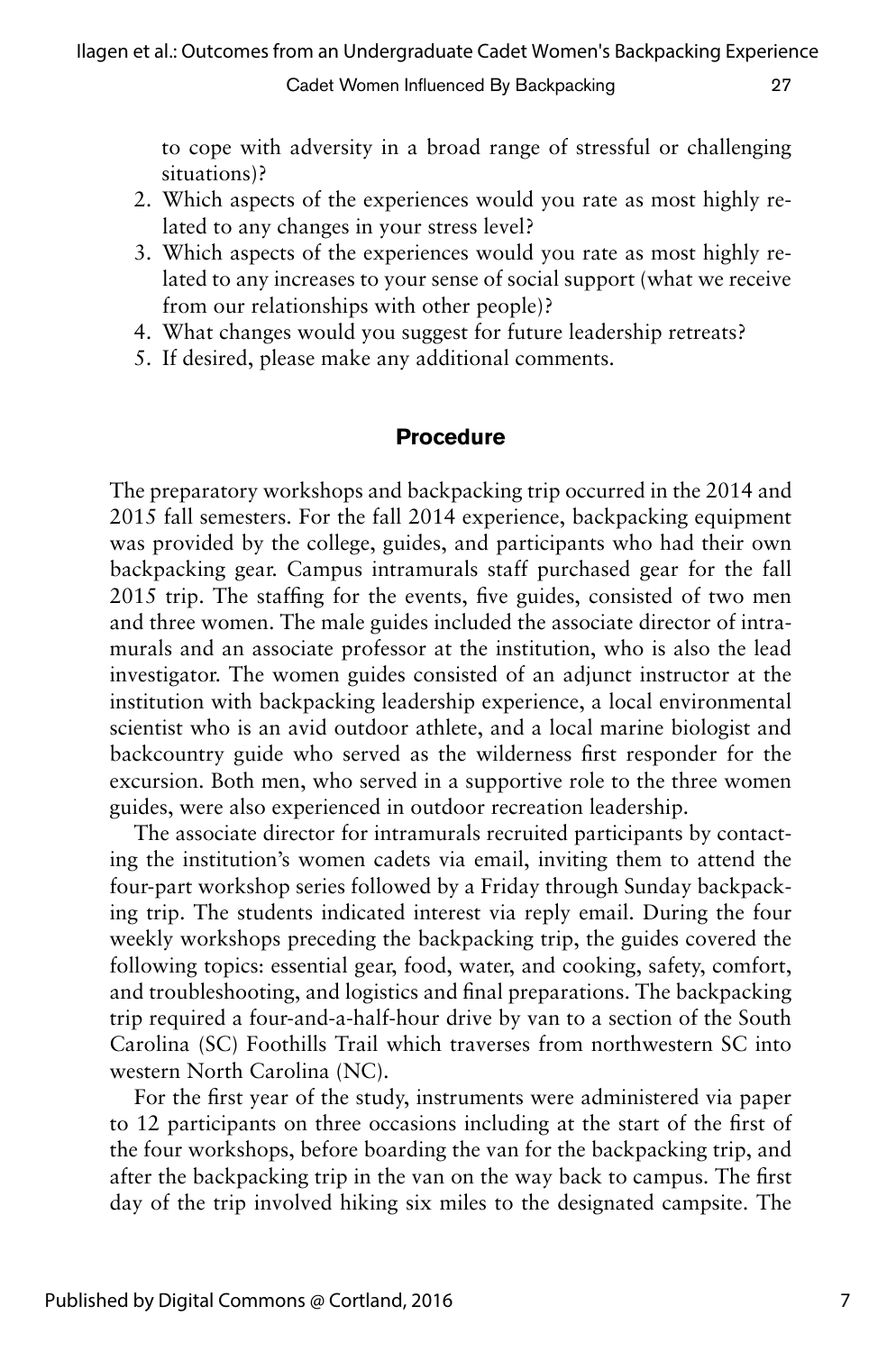group intended to cover eight miles but stopped early due to discomfort among some participants. Day two included eight miles of hiking. Day three comprised a five-mile hike.

For the second year of the study, five students attended and returned to the same backpacking location as the prior year. The first day of the trip involved hiking the intended eight miles to the designated campsite. Day two included six miles of hiking. Day three involved a five-mile hike to the van. The instruments were administered via paper on three occasions including at the start of the first of the four workshops, before boarding the van for the backpacking trip, and after the backpacking trip. In year two, one important change in procedure was to offer the final survey during the campfire discussion on the last night, instead of during the van ride back to campus the final day of the trip. The rationale was that the researchers learned anecdotally that cadet undergraduates report feelings of dread as they approach campus after a weekend away.

#### **Results**

#### Quantitative Results

We used a simple bootstrapped paired *t*-test to explore a difference between the Pre-test (pre-workshop) and Pre-trip GSE, PSS, and SPS scores. We used the same approach to test if there were differences between Pre-trip and Post-trip GSE, PSS, and SPS scores. Table 1 shows the data from the 17 participants. Bootstrapped confidence intervals (95%) were computed using IBM SPSS Version 23 standard paired t-test variance estimation using bootstrapping. Bootstrapping was used to generate a more robust confidence interval estimate of the differences in paired means. This bootstrapping computation provided a better variation estimation given that the sample was small and somewhat variable (i.e., may not be fully normally distributed).

For the Pre-test-Pre-trip difference in means, the only statistically significant difference in means was in perceived stress, PSS1-PSS2= –2.13  $(p = 0.036)$  (Table 1). For the Pre-trip–Post-trip difference in means, the only statistically significant difference in means was in self-efficacy, GSE1- GSE2=  $-1.647$  ( $p = 0.002$ ) (Table 2). Analyses for both paired differences show a significant reduction in scores indicating an average improvement in perceived stress (PSS) and self-efficacy (GSE) over the time between when the cadets signed-up for the trip (pre-test) and completed their pre-trip training (pre-trip). When we assessed for differences between each of the measures at time 1 (pre-test) versus time 3 (post-test) there were no statistically significant differences found.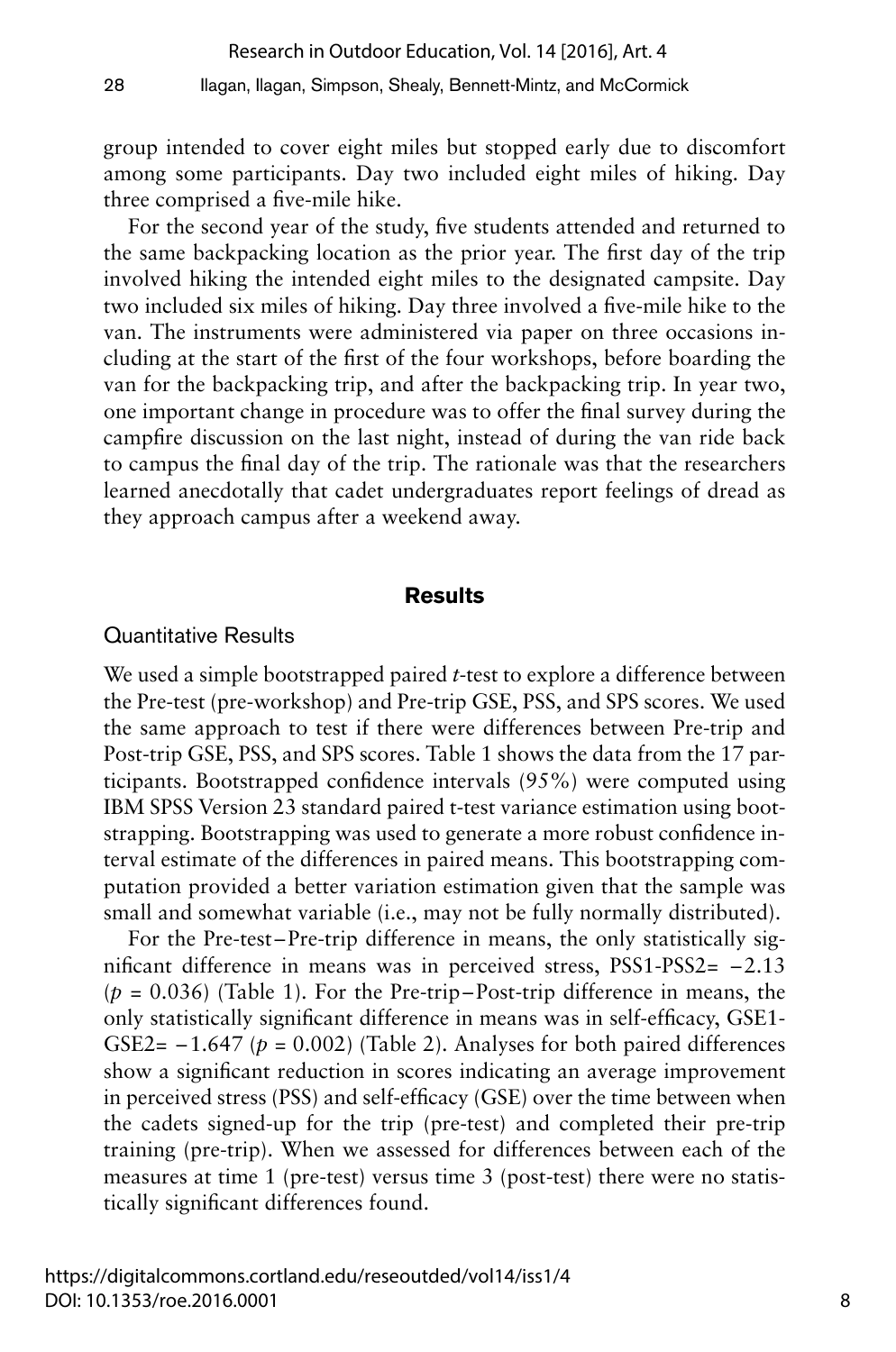|                      |          | Bootstrap Paired Meansa |                   |                   |                            |         |
|----------------------|----------|-------------------------|-------------------|-------------------|----------------------------|---------|
|                      |          |                         |                   |                   | 95% Confidence<br>Interval |         |
|                      | Mean     | Bias                    | <i>Std.</i> Error | Þ<br>$(2-tailed)$ | Lower                      | Upper   |
| $GSE$ 1 - $GSE$ 2    | 1.867    | $-.050$                 | 1.028             | .175              | .133                       | 4.133   |
| <b>PSS 1 - PSS 2</b> | $-2.133$ | $-.012$                 | .873              | .036              | $-3.867$                   | $-.533$ |
| $SPS$ 1 - $SPS$ 2    | 1.000    | .000                    | .743              | .208              | $-.400$                    | 2.533   |

**Table 1** Bootstrap for Paired Samples Test for Pre-Workshop (time 1) and Pre-trip (time 2) Surveys

a. Bootstrap results are based on 1000 bootstrap samples

Participants showed improvements in perceived stress scores from the pre-test to pre-trip, which included the workshop portion of the study  $(M = -1.87, SD = 3.50)$ ,  $t(14) = -2.36$ , *p* = 0.036, *d* = .87 Bootstrapped 95% CI [ –3.87, –0.533].

**Table 2** Bootstrap for Paired Samples Test for Pre-Trip (time 2) and Post-Trip (time 3) Surveys

|                      |          | <b>Bootstrap Paired Meansa</b> |            |                   |                            |          |
|----------------------|----------|--------------------------------|------------|-------------------|----------------------------|----------|
|                      |          |                                |            |                   | 95% Confidence<br>Interval |          |
|                      | Mean     | Bias                           | Std. Error | Þ<br>$(2-tailed)$ | Lower                      | Upper    |
| $GSE$ 1 - $GSE$ 2    | 1.867    | $-.050$                        | 1.028      | .175              | .133                       | 4.133    |
| $GSE$ 2 - $GSE$ 3    | $-1.647$ | $-.006$                        | .374       | .002              | $-2.412$                   | $-1.000$ |
| <b>PSS 2 - PSS 3</b> | $-.118$  | .076                           | .975       | .899              | $-2.116$                   | 1.706    |
| $SPS$ 2 - $SPS$ 3    | $-.588$  | .049                           | .750       | .463              | $-2.000$                   | 1.000    |

a. Bootstrap results are based on 1000 bootstrap samples

Self-efficacy improved from pre-trip to post-trip, during the backpacking portion of the experience ( $M = -1.65$ ,  $SD = 1.66$ ),  $t(16) = -4.10$ ,  $p = 0.002$ ,  $d = 0.37$  Bootstrapped 95% CI  $[-2.41, -1.00]$ .

As shown in Table 1, the preparatory workshop series was associated with decreases in participants' levels of perceived stress (*p* = 0.036). The backpacking trip (See Table 2) was associated with increases in self-efficacy  $(p = 0.002)$ . No significant changes were noted for social support.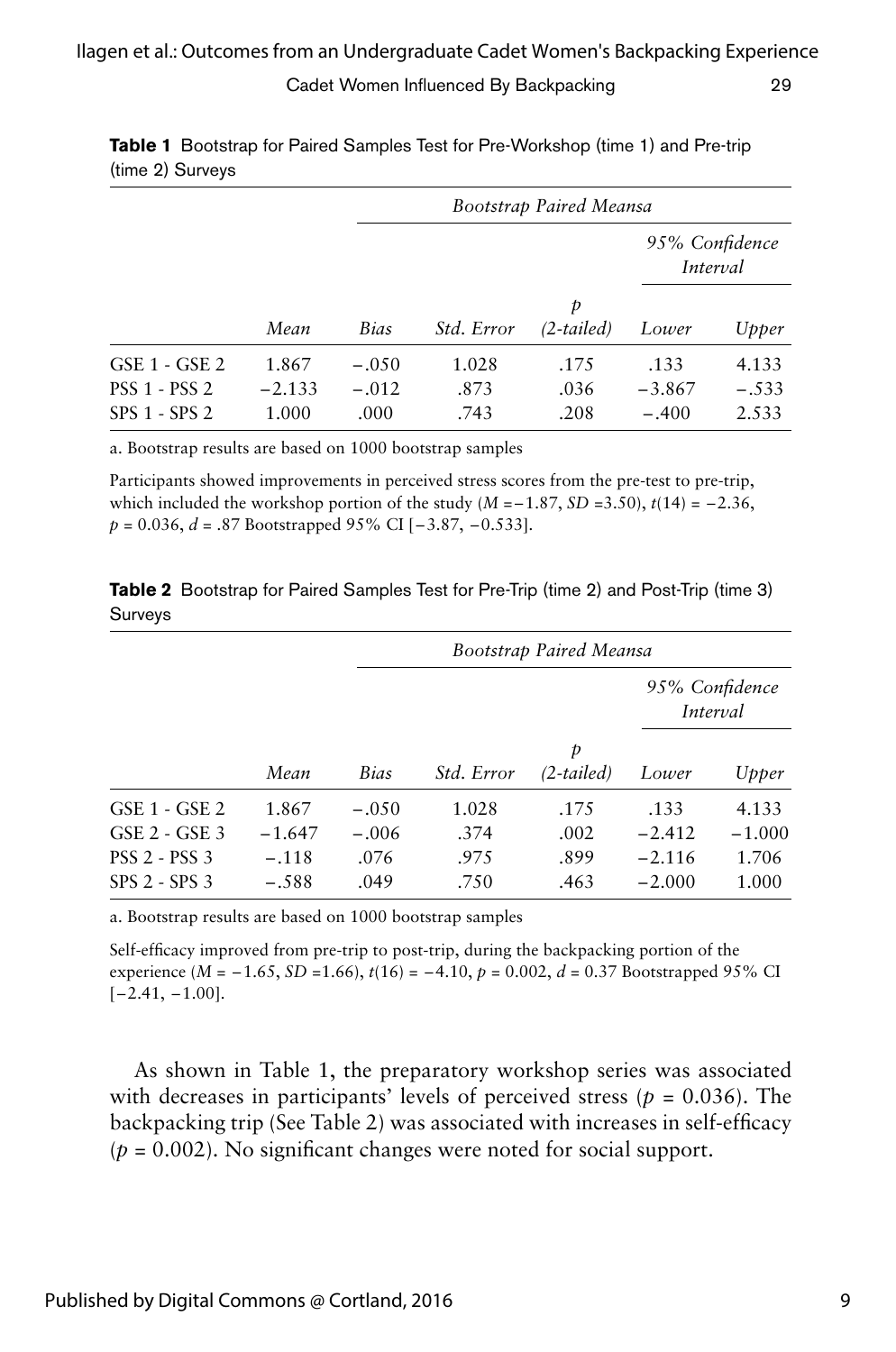#### **Qualitative Results**

The qualitative data were derived from participants' responses to three survey questions posed at the end of the backpacking trip. The three self-report items concerned aspects of the trip that participants attributed to improvements in the self-efficacy, social support, and stress-coping. We collected the qualitative data to afford triangulation with the quantitative data, merging the two sets of data into a more comprehensive interpretation (Creswell & Plano Clark, 2007).

Consistent with grounded theory methods, qualitative responses were transcribed and authors employed open-coding strategies as suggested by Strauss and Corbin (1990) to examine the data, apply labels to phenomena, and appoint salient categories to the coded phenomena. Constant comparative methods were utilized, revisiting responses to all three qualitative items to establish saturation, exhausting all possibilities for the labels and categories (Glaser, 1978). Throughout the process the researchers observed the emergence of similar labels and categories across responses to the three qualitative items.

The coding process began with authors placing the qualitative responses into an electronic spreadsheet, with tables consisting of responses to the corresponding survey items. Then, authors began a recursive process of collaboratively coding the data. After the first round of labeling the data, the authors discussed, refined, and altered the coding. After four rounds of refining the labels to the authors' satisfaction, authors began a repetitive process of refining the names of the categories for the labeled experiences. Eventually, new categories were added and refined so that all the labeled phenomena fit within the new categories. As an example of the grounded theory coding process, responses to the open-ended survey items on social support were transcribed, reviewed, and revisited (Charmaz, 2006). One such response was "I feel just walking along with the girls and hanging out at campsites was a great way to get to know each other. Also, since we were all experiencing similar situations it gave us something to bond over." These comments were labeled as Social and Mutuality. Through constant comparison, the emergence of these labels led to assigning the substantively coded phenomena of Social and Mutuality to the theoretical category of Interpersonal/Intrapersonal.

#### Self-efficacy

Students were asked to remark on aspects of the experience that were most related to their sense of self-efficacy. As shown in Table 3, the students'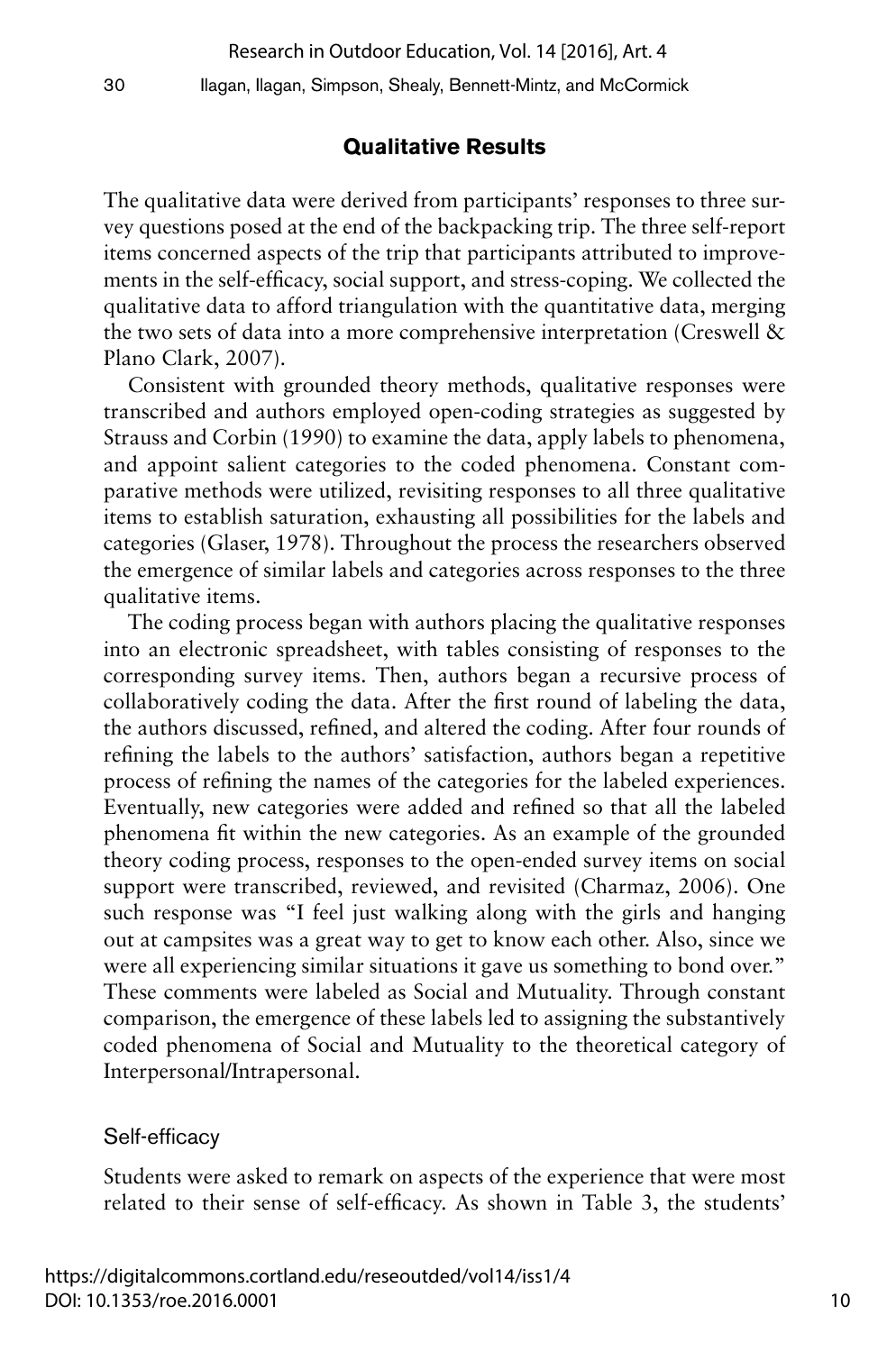| Categories                      | Labels for comments      |
|---------------------------------|--------------------------|
| Interpersonal/Intrapersonal     | Social $(41\%)$          |
|                                 | Leading $(18\%)$         |
|                                 | Teamwork $(12\%)$        |
|                                 | Reflection $(6\%)$       |
|                                 | Available help $(6\%)$   |
| Wilderness/Backpacking          | Physical Challenge (24%) |
|                                 | Skill Acquisition (18%)  |
| <b>Attending to Basic Needs</b> | Adequate Sleep (6%)      |
|                                 | Nutrition $(6\%)$        |
|                                 | Hydration $(6\%)$        |
|                                 |                          |

**Table 3** Factors Most Related to Changes in Sense of Self-Efficacy

comments were categorized as follows: (a) Interpersonal/Intrapersonal; (b) Wilderness/Backpacking; (c) Attending to Their Basic Needs. Concerning self-efficacy, comments in the Interpersonal/Intrapersonal categories included references to the social aspects of the experience: "I felt like I could relate more to the other girls and therefore felt more comfortable being myself. This made problem solving easier." Other students noted the opportunities to lead the group as significant: "When I was at the head of the group I proved to myself that I was not a problem for others around me and that I could hold my own." Some students remarked on the teamwork that occurred "having the ability to help people, even in a small way, like filtering water for someone, or carrying extra weight." Students also indicated, "I would rate the fireside talks as the most related," a comment which we labeled as reflection.

Having help available from guides and peers was also listed as bolstering self-efficacy: "One event that would help me in the future is when I became unable to carry my pack the group showed me that there are people for me to fall back on when I need help. So in the future when I'm having problems I can realize that there are people there to help me."

Another category of comments pertaining to self-efficacy was Wilderness/ Backpacking. Students asserted that physical challenge was significant, making comments such as, "I was reminded about how much I CAN handle and depend on myself, freshmen seem to forget that they are still competent people." Other comments related to the specific skills that the students had to acquire and develop in order to cope with the three-day wilderness experience.

The final category of comments of factors related to changes in selfefficacy was Attending to Basic Needs. For some students, their ability to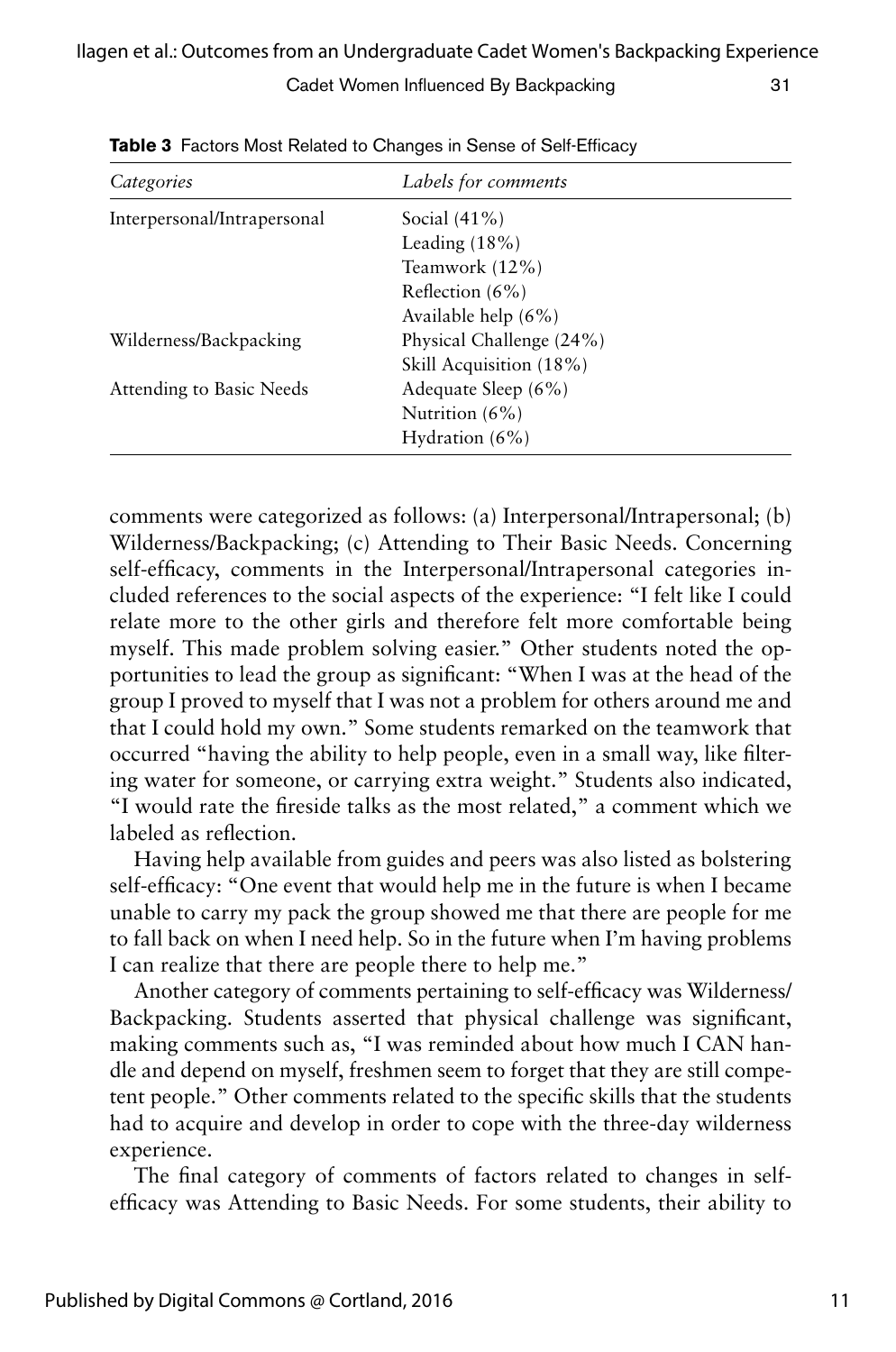attend to their basic needs (eating well, achieving adequate hours of sleep, and remaining hydrated) during the trip was in contrast to their military college environment. For example, "When hydrated, good fulfilling exercise, feeling safe, and sleeping well I can remember things better and tend to be more positive overall," was penned by one participant.

#### **Stress**

Students remarked that elements of the experience that were most highly related to changes in their stress levels were categorized as Wilderness/ Backpacking, Leaving Campus, and Interpersonal/Intrapersonal (Table 4). Wilderness/Backpacking comments earned the labels Nature, Adventure, Skill Acquisition, and Critical Thinking. A comment pertaining to Skill Acquisition was, "knowing that I can survive outdoors and manage to stay comfortable and warm." Other comments on Wilderness/Backpacking aspects of the trip as a stress buffer follow: "being able to silently take in my surroundings and stay focused on hiking up difficult inclines relieved stress later on in the day." And, "Different people have different places that feel safe and relaxing, or adventurous and fulfilling. For me, the outdoors is that place. I get stressed out and feel trapped if I stay in a city too long. I have an overwhelming work load at school right now, but I felt far away and safe."

Leaving campus was the second most popular category of responses related to reduced stress. Participants remarked, " Getting away from technology helped me forget about school for a while. (*College*) is very stressful sometimes." Also, "My stress level was reduced throughout the trip. Simply being out of (*my college)* environment with new people helped greatly." And, "not being surrounded by the 4th class system (*referring to a strict class rank, e.g., freshman, sophomores, etc*.)." Additionally, students stated, "Being away from school has the largest impact on stress levels," "being away with safe people for the weekend," "I felt a lot less stress than I normally do. Being away from all the distractions was good for my stress level."

Comments in the Interpersonal/Intrapersonal category were labeled as Social and Reflection. Comments about the stress reducing components of the trip pertained to opportunity for Reflection. One student cited, "The amount of time we had to reflect on the daily occurrences we go through," relating to her decrease in stress. In addition, a participant wrote concerning the whole experience, "I'm so much less stressed coming out (*of the woods*) its crazy! I feel relaxed and like I can do anything."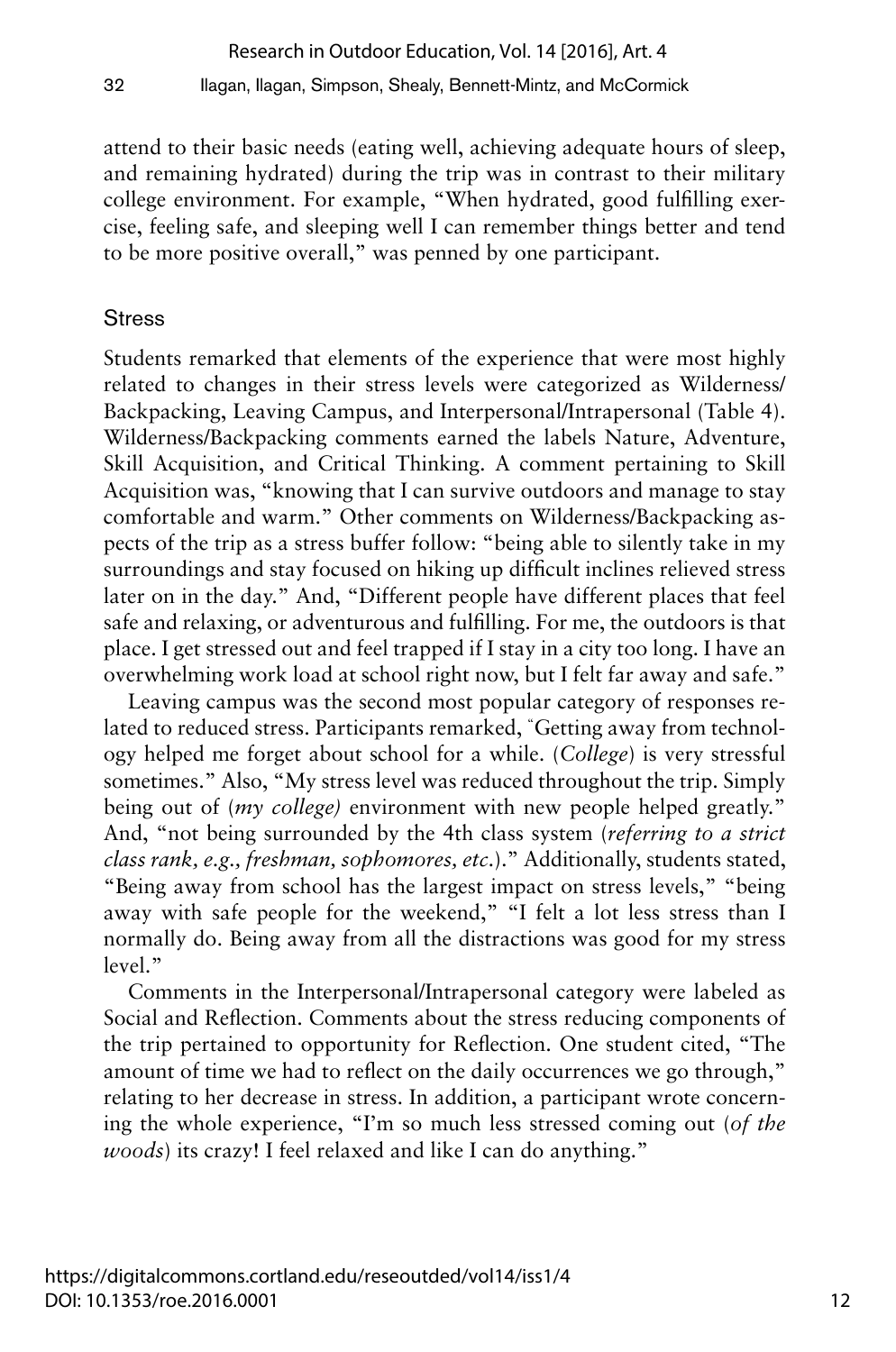| Categories                  | Comment labels            |  |
|-----------------------------|---------------------------|--|
| Wilderness/Backpacking      | Nature $(53%)$            |  |
|                             | Adventure $(41\%)$        |  |
|                             | Skill Acquisition (6%)    |  |
|                             | Critical Thinking (6%)    |  |
| Leaving Campus              | No 4th Class System (41%) |  |
|                             | Relaxation (29%)          |  |
|                             | Feeling Safe (18%)        |  |
|                             | No academic work (12%)    |  |
|                             | Leaving Technology (12%)  |  |
| Interpersonal/Intrapersonal | Social $(18\%)$           |  |
|                             | Reflection $(6\%)$        |  |
|                             | Available Help (6%)       |  |
|                             |                           |  |

**Table 4** Factors Most Related to Changes in Stress Level

\*Note: *4th Class System* refers to the military college's strict, hierarchical system of advancement and privilege, starting freshman year (4th class cadets) and continuing through senior year (1<sup>st</sup> class cadets).

### Social Support

The participants' responses about elements of the trip most related to changes in their sense of social support were coded into one category, Interpersonal/Intrapersonal, with four labels (Table 5): Social, Mutuality, Helping Others, and Reflection. The Social comments included the following: "campfire talks; Just getting to hear who people really are in a rough environment is cool. The talks on the trail were nice too in getting to know people's stories." Also: "I feel just walking along with the girls and hanging out at campsites was a great way to get to know each other." Concerning Mutuality, the sense of a mutual quality about the group, or the sense of "we" that was established, students reported the following: "Since we were all experiencing similar situations it gave us something to bond over," and "I feel like I have a lot more of a relationship with the other females and

| Categories                  | Comment labels                                                                     |
|-----------------------------|------------------------------------------------------------------------------------|
| Interpersonal/Intrapersonal | Social $(76\%)$<br>Mutuality $(35%)$<br>Reflection (18%)<br>Helping others $(6\%)$ |

**Table 5** Factors Rated Most Related to Changes in Sense of Social Support.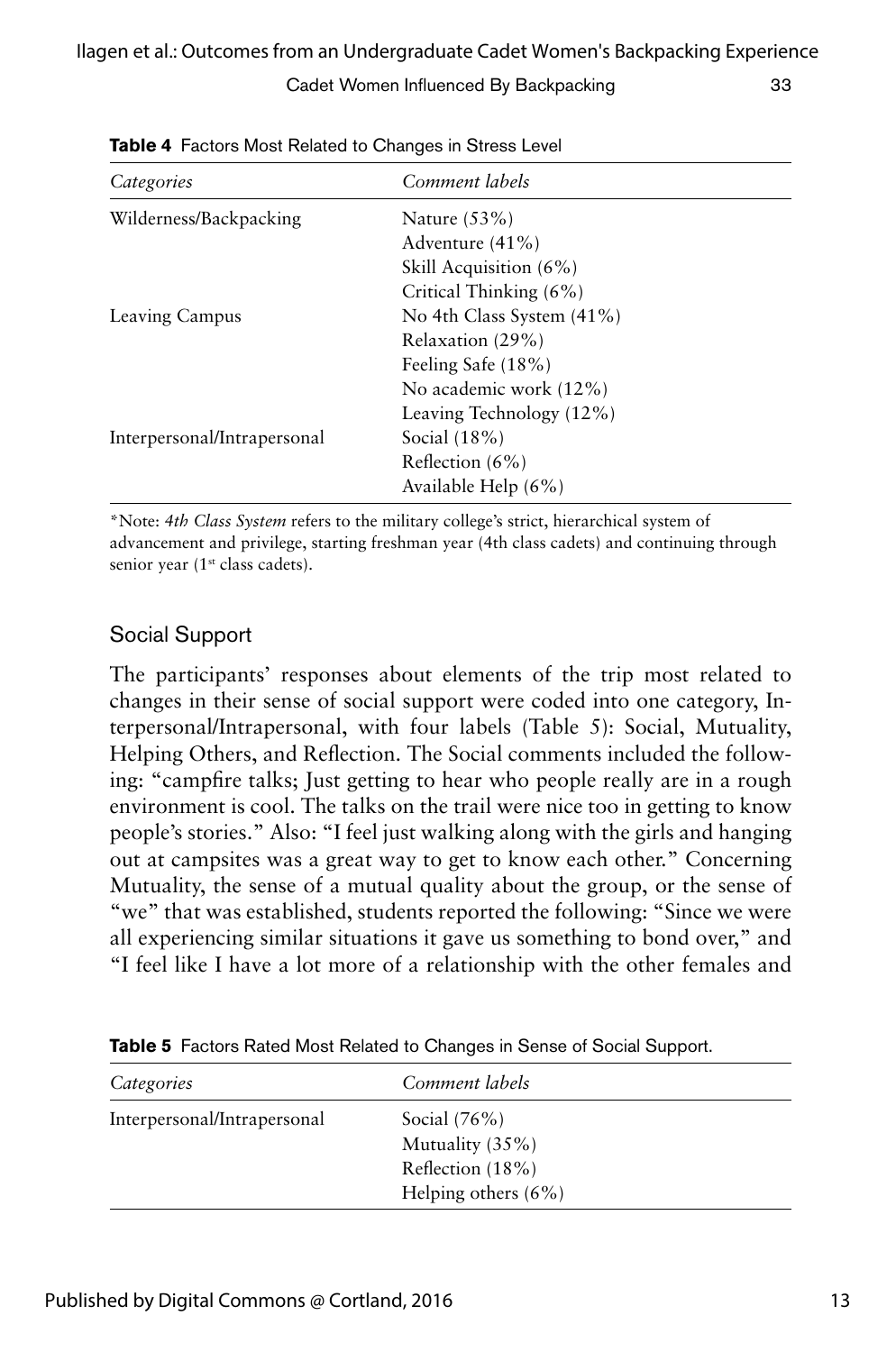that if something happened I could rely on them for help," "In general, I realized we have a lot in common." Additional comments labeled as Mutuality included: "I realized I have a lot of support from the people around me, and that I need to trust and believe, everything is OK." As for Reflection, one wrote: "The fireside talks again!" As for Helping, "Everyone helped each other, working as a caring group of people, not just everyone working to help themselves."

# What Students Liked Most

The final survey posed an open-ended question about what students liked most about the experience. Most students referred to their enjoyment of the whole experience. The social aspect of the trip was acknowledged by several comments, such as " I enjoyed being part of a caring, selfless group and feeling like I could actually be myself around them," "I got a chance to know the other girls better. I feel like this was a great opportunity to do that because it can be difficult on campus, especially between the classes (*referring to a strict class rank, e.g., freshman, sophomores, etc*.)" and "getting to know these new amazing people."

Other common remarks about what students liked most included references to the three days of backpacking: "being able to say I've been backpacking," "feeling independent," "the satisfaction at the end of the day" and "getting away from the world and my problems." One student's remarks seemed to summarize participants' comments with her statement about the "friendships that were made, rigor of the course, and having to rely on others in a tough situation." A comment that the guides appreciated in particular was, "being able to acquire more self-independence and focus on nature and my own physical well-being was very helpful. Not many opportunities come like that at (*college*)."

# Additional Comments

In responses to the survey item requesting additional comments, the participants' comments pertained mostly to gratitude towards the guides. "Thank you for the positive reinforcement" and "Thanks for helping me with my injury" were among the expressions of gratitude. Attendees also remarked on their interpersonal/intrapersonal experiences. One student asserted, "I was reminded of who I am." Another student said, "This is definitely my favorite thing I've done at (*college*). I felt at home, and I actually acted like myself for the first time since August." Others relayed that they were happy to have a chance to lead the group. The final category for additional com-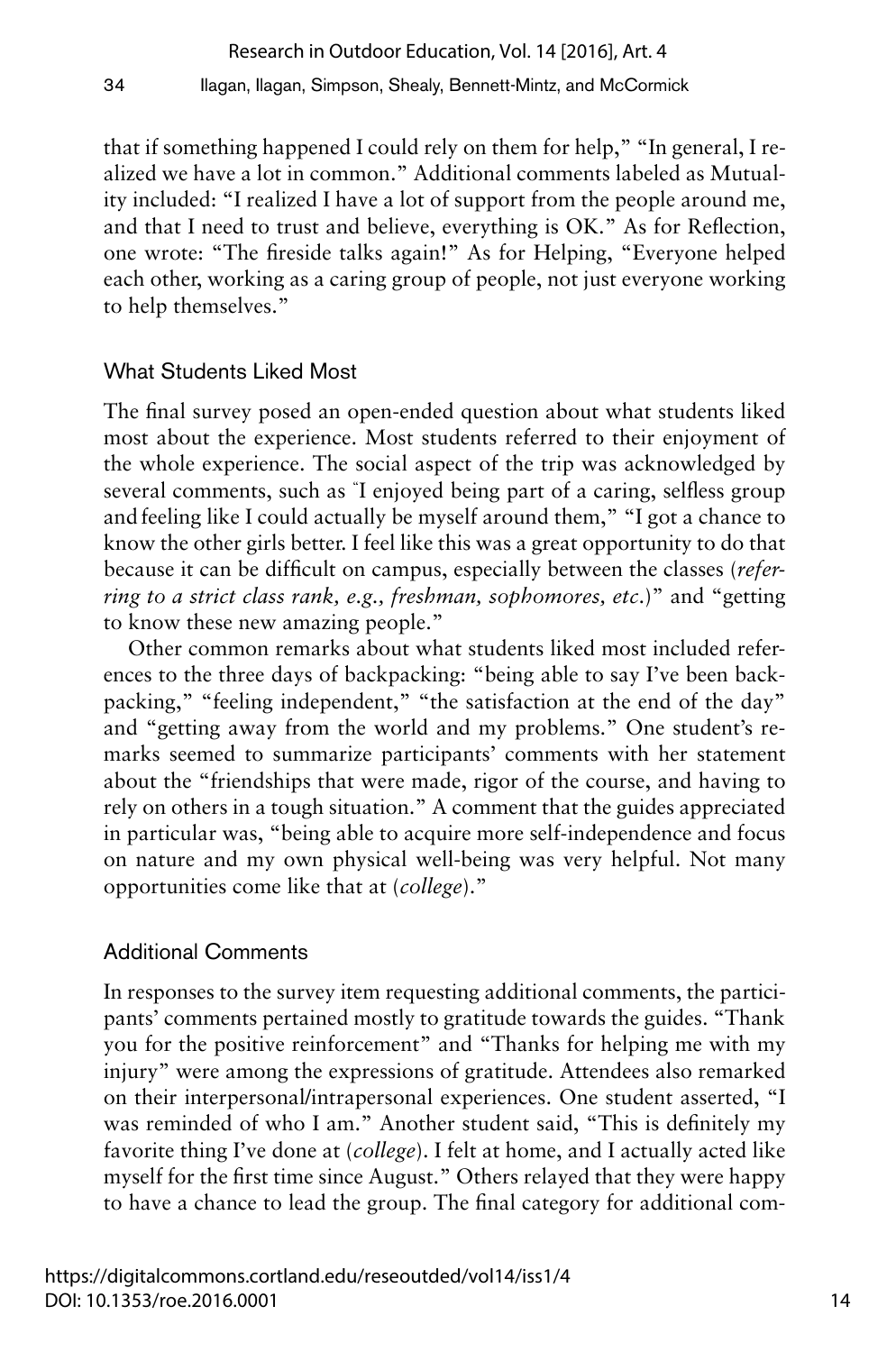ments pertained to fun. A sophomore offered that the trip was her "best experience since coming to college."

#### **Discussion**

The present study included a three-day wilderness experience for cadet women, with female guides. The preparatory workshop series and threeday backpacking trip were associated with reductions in perceived stress and increases in self-efficacy. The participants reported reductions in stress following the preparatory workshop series; gains in self-efficacy followed participation in the backpacking trip.

The qualitative data revealed that the women cadets attributed gains in self-efficacy to the following: (a) Interpersonal/Intrapersonal factors including positive social interactions, leading, teamwork, reflection, and knowing they had support available, (b) Backpacking components such as physical challenge, skill acquisition, and (c) Feeling capable of attending to basic needs in the wilderness. Decreases in stress were attributed to (a) Interpersonal/Intrapersonal factors such as positive social interactions, (b) Preparing for and entering wilderness for three days of backpacking, and (c) Leaving campus.

In debriefing sessions, guides proposed that the aspects of the experience most beneficial to students were the supportive learning environment of the preparatory workshops, informal and positive interaction with the guides, socializing with new peers and guides during the road trip, exposure to non-military approaches to leadership, non-hierarchical fellowship among fellow participants, campfire talks designed to elicit participants' awareness of self-efficacy, stress, and social support.

The findings from this study reinforce findings in existing research. Similar gains in self-efficacy were found in outdoor education studies in which the majority of participants were female (Frauman & Waryold, 2009; O'Shea, 2009; Passarelli, Hall, & Anderson, 2010). Outcomes for stresscoping were corroborated by the researchers who found decreased stress and increased stress-coping among outdoor recreation participants who were female veterans (Lundberg, Taniguchi, McGovern, & Smith 2016) and adolescents where females comprised the majority (Dolgin, 2014).

For the final variable, social support, the quantitative findings did not substantiate other studies showing significant increases for female participants in outdoor programs. For example, improved social connectedness was found among college students, most of whom were female, in an outdoor-based college orientation program (Wolfe & Kay, 2011). Also,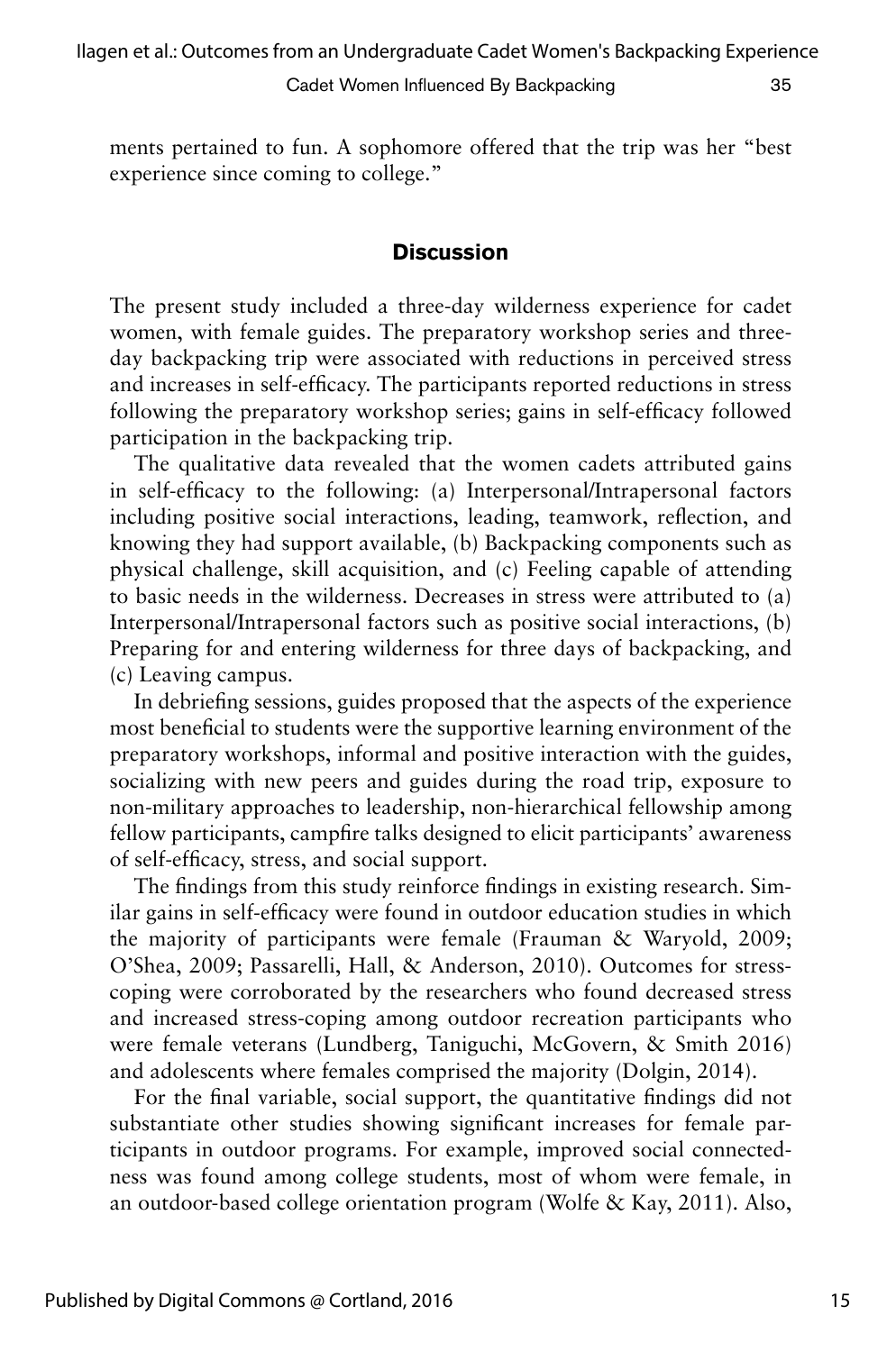strong social bonding was reported for female veterans following a five-day all-female outdoor sports and recreation program (Lundberg, Taniguchi, McGovern, & Smith, 2016).

While the number of cadet women at US military colleges grows, a knowledge gap exists about the interpersonal and intrapersonal experiences of these women students. The existing literature is rich with the effects of wilderness programs for college students (Andre, Williams, Schwartz, & Bullard, 2017), but it does not appear that women cadets have taken part in published accounts of single-gender backpacking excursions. This study contributes to the body of knowledge concerning women cadets. Findings from the present study also offer a rare published account of ways military colleges can bolter self-efficacy and social support among female students. This study has also provided justification and motivation for military colleges to provide single-gender backpacking activities for women cadets.

The applicability of this exploratory study is limited by the small number of participants. A larger sample size would bolster the claim that the workshop series and backpacking excursion led to increases in self-efficacy and decreases in perceived stress for the women cadets and may lead to more statistical power to find differences in quantitative outcomes. The employment of a control group may have also strengthened the study. For the guides and researchers, a question remains about the value of the 9-hour road trip to and from the backpacking venue and the rich fellowship that was observed among the women. Collecting the participant observations about the road trip may have provided valuable insights about the threeday event. Additional randomized studies comparing the outcomes among groups that receive only portions of this program may be needed to discover what portions of the program has the most effect.

The guides and researchers for this study also remain curious about the effects of trip duration. Specific knowledge of dose-effects for backpacking and other outdoor adventure would inform university-based recreation programs concerning budgetary decisions, program planning, and staffing needs. On many campuses including ours, multi-day excursions raise concerns about funding and the availability of campus recreation staff. Current data concerning event length for outdoor education programs shows programs being one day or 5–11 days (Andre, Williams, Schwartz, & Bullard, 2017; Barton, Bragg, Pretty, Roberts, & Wood, 2016). Concerning outcomes from one-day nature events, one study demonstrated that the sharpest gains in mental health benefits occurred immediately, within the first five minutes. The effects decreased thereafter but were again elevated as participants persisted throughout the entire day. Effects were similar for females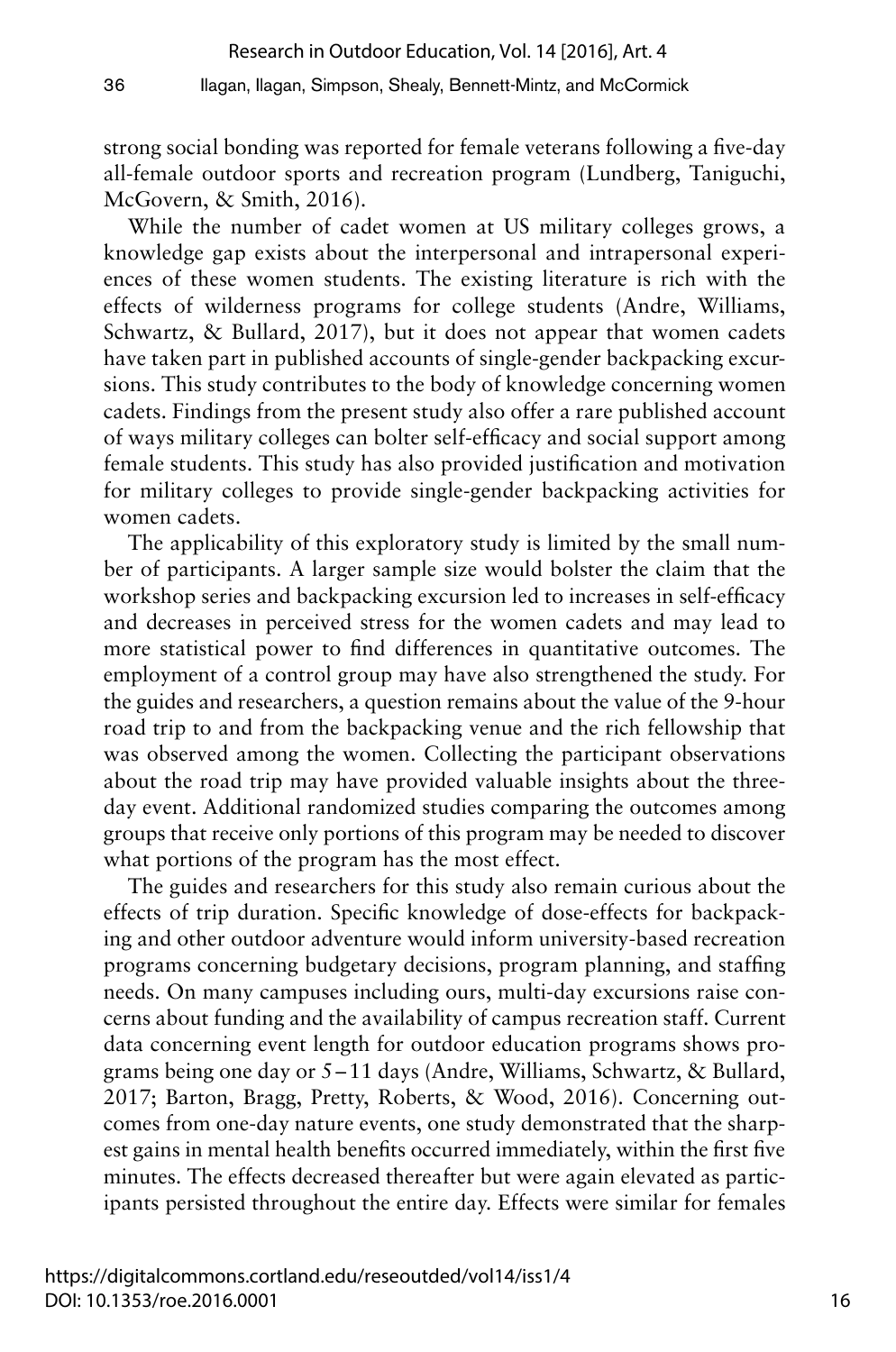and males (Barton & Pretty, 2010). As for the multi-day events, males and females had similar increases in self-esteem regardless of excursion length (Barton, Bragg, Pretty, Roberts, & Wood, 2016). Additional outcome data on optimal durations for events will guide campuses in allocating resources for day trips, weekend trips, and multi-day wilderness outings.

An implication for practice is for military colleges to create opportunities for women cadets to have single-gender (in contrast to their male dominated campuses), multi-day, experiences in wilderness. The argument for single-gender backpacking trips is bolstered by a study of 237 NOLS students (35% female, 65% male) between the ages of 16–19. During their mixed-gender backpacking excursions, females experienced a lower social status among their peers compared to their male counterparts (Richmond, Sibthorp, Jostad, & Gookin, 2016).

As done in this study, we suggest preparatory workshops to ensure safety and dispense adequate information about the wilderness excursion. We assert that employing women wilderness guides is an important aspect of facilitating a meaningful backpacking trip for cadet women. However, women are severely underrepresented in outdoor education, especially in leadership positions (Gray, 2016). Women cadets in US military colleges are in the minority on their campuses. Women role models among military college staff are often in short supply. Future researchers should seek greater numbers of participants and test for a variety of constructs important to women cadets at military colleges. We hope to see future research connecting sustained wilderness experience and cadet women's subjective well-being, leadership skills, and emotional intelligence.

# **References**

Andre, E. K., Williams, N., Schwartz, F., & Bullard, C. (2017). Benefits of campus outdoor recreation programs: A review of the literature. *Journal of Outdoor Recreation, Education & Leadership*, *9*(1), 15–25.

Barton, J., Bragg, R., Pretty, J., Roberts, J., & Wood, C. (2016). The wilderness expedition. *Journal of Experiential Education*, *39*(1), 59–72.

Barton, J., & Pretty, J. (2010). What is the best dose of nature and green exercise for improving mental health? A multi-study analysis. *Environmental Science & Technology, 44*(10), 3947–3955.

Bell, B. J. (2006). Wilderness orientation: Exploring the relationship between college preorientation programs and social support. *Journal of Experiential Education*, *29*(2), 145–167.

Brubaker, S. J. (2009). Sexual assault prevalence, reporting and policies: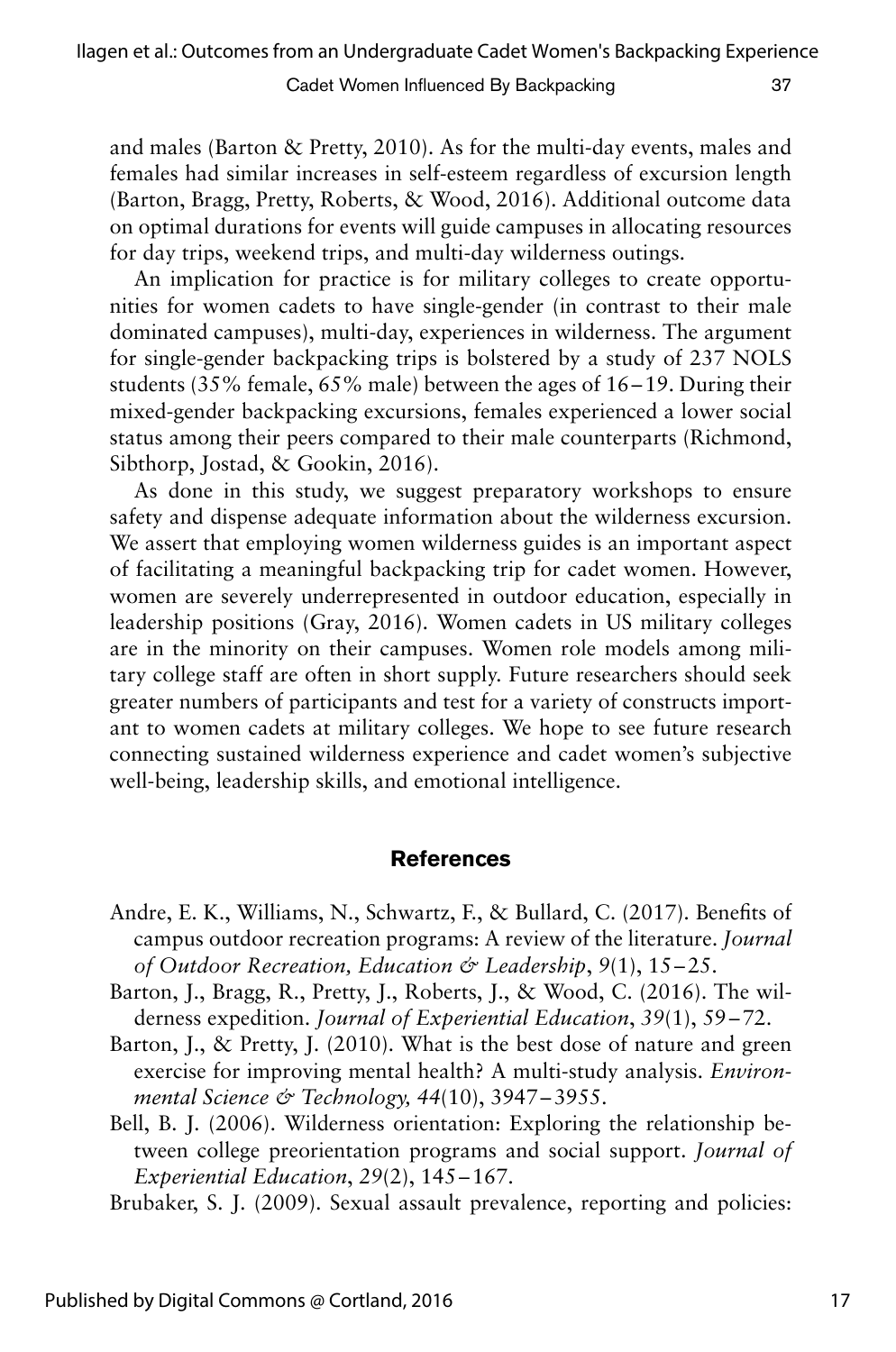Comparing college and university campuses and military service academies. *Security Journal, 22*(1), 56–72.

The Citadel. (2016). College profile: Enrollment. *The Citadel Factbook*. Retrieved from http://www3.citadel.edu/instresearch/efactbook/main \_navmenu.htm

Charmaz, K. (2006). *Constructing grounded theory: A practical guide through qualitative analysis.* Thousand Oaks: Sage.

- Cohen, S., Kamarck, T., & Mermelstein, R. (1983). A global measure of perceived stress. *Journal of Health and Social Behavior, 24,* 385–396.
- Cohen, S., & Williamson, G. (1988). Perceived stress in a probability sample of the United States. In S. Spacapam & S. Oskamp (Eds.), *The social psychology of health: Claremont symposium on applied social psychology (pp. 31–67)*. Newbury Park: Sage.
- Creswell, J., & Plano Clark, V. (2007). *Designing and conducting mixed methods research.* Thousand Oaks, CA: Sage.
- Cutrona C.E., & Russell D.W. (1987). The provisions of social relationships and adaptation to stress. In W. H. Jones & D. Perlman (Eds.), *Advances in Personal Relationships* (pp. 37–67). Greenwich, CT: JAI Press.
- Do, J. J., Samuels, S. M., Adkins, D. J., Clinard, M. E., & Koveleskie, A. J. (2013). Gender bias and pluralistic ignorance in perceptions of fitness assessments. *Military Psychology 25*(1), 23–35.
- Dolgin, R. (2014). Into the wild: A group wilderness intervention to build coping strategies in high school youth through collaboration and shared experience. *Journal of Creativity in Mental Health*, *9*(1), 83–98.

Department of Defense (2015). *Annual report on sexual harassment and violence at the military service academies.* Retrieved from http://sapr .mil/public/docs/reports/MSA/APY\_14-15/APY\_14-15\_MSA\_Report.pdf

Ewert, A., Gilbertson, K., Yuan-Chun, L., & Voight, A. (2013). Beyond "because it's there." *Journal of Leisure Research, 45*(1), 91–111.

Frauman, E., & Waryold, D. (2009). An exploratory study of the impact of a wilderness orientation program on college student's life effectiveness. *Journal of Outdoor Recreation, Education, and Leadership, 1*(2), 189–207.

- Glaser, B. (1978)*. Theoretical sensitivity*. Mill Valley, CA: Sociology Press.
- Gray, T. (2016). The 'F' word: Feminism in outdoor education. *Journal of Outdoor and Environmental Education*, *2*(25), 25–41.
- Henson, R. K. (2001). Understanding internal consistency reliability estimates: A conceptual primer on coefficient alpha. *Measurement and Evaluation in Counseling and Development, 34,* 177–189.
- Hinds, J. (2011). Exploring the psychological rewards of a wilderness experience: An interpretive phenomenological analysis. *Humanistic Psychologist, 39*(3), 189–205.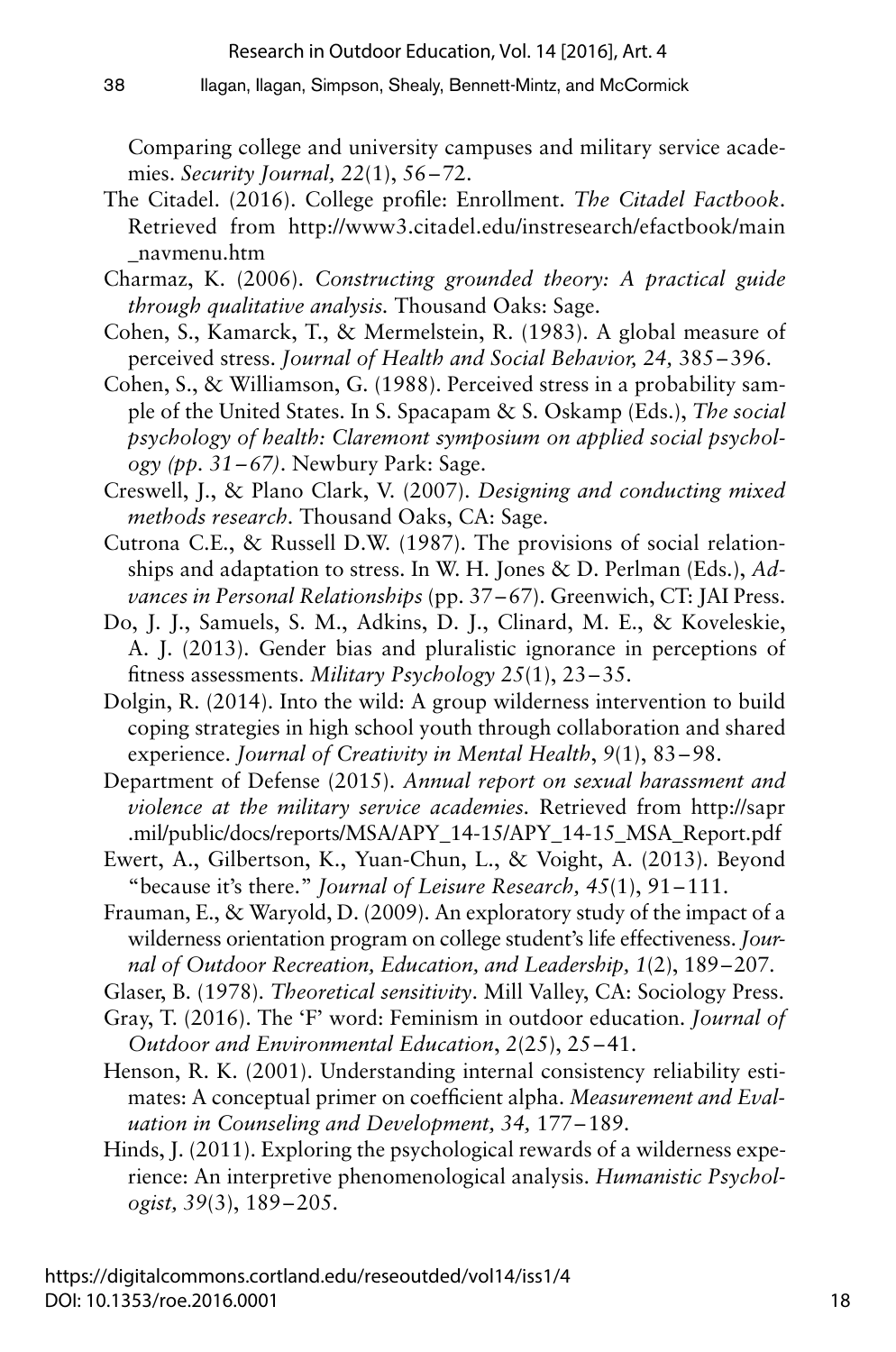- Jacob, S. A. (2011). The college choice process of the women who gender integrated America's military academies. *College and University, 87*(1), 28–33.
- Kimbrough, S. (2007). Research update: Promoting self-efficacy through play. *Parks & Recreation, 42*(10), 24.
- Lloyd, K., & Little, D. E. (2010). Self-determination theory as a framework for understanding women's psychological well-being outcomes from leisure-time physical activity. *Leisure Sciences, 32*(4), 369–385.
- Lundberg, N., Taniguchi, S., McGovern, R., & Smith, S. (2016). Female veterans' involvement in outdoor sports and recreation. *Journal of Leisure Research*, *48*(5), 413–430.
- Machulda, M., Bergquist, T., & Ito, V. (1998). Relationship between stress, coping, and postconcussion symptoms in a healthy adult population. *Archives of Clinical Neuropsychology, 13,* 415–424.
- McNiel, J., Harris, D., & Fondren, K. (2012). Women and the wild: Gender socialization in wilderness recreation advertising. *Gender Issues, 29*(1–4), 39–55.
- Nunnally, J. C. (1978). *Psychometric theory* (2nd ed.). New York: McGraw-Hill.
- Nunnally, J.C., & Bernstein, I. H. (1994). *Psychometric theory* (3rd ed.). New York: McGraw Hill
- O'Shea, K. M. (2009). Exploring the benefits of an outdoor adventure program for improving self-esteem and self-efficacy and reducing problem behaviors in adolescent girls. *Dissertation Abstracts International, 69,*  5788.
- Passarelli, A., Hall, E., & Anderson, M. (2010). A strengths-based approach to outdoor and adventure education: Possibilities for personal growth. *Journal of Experiential Education*, *33*(2), 120–135.
- Richmond, D., Sibthorp, J., Jostad, J., & Gookin, J. (2016). Factors determining peer status in outdoor adventure groups. *Journal of Outdoor Recreation, Education & Leadership*, *8*(1), 41–56.
- Ryska, T. A., & Yin, Z. (2000). Testing the buffering hypothesis: Perceptions of coach support and pre-competitive anxiety among male and female high school athletes. *Current Psychology, 4,* 381–393.
- Scherbaum, C. A., Cohen-Charash, Y., & Kern, M. J. (2006). Measuring general self-efficacy. *Educational & Psychological Measurement, 66*(6), 1047–1063.
- Scholz, U., Doña, B. G., Sud, S., & Schwarzer, R. (2002). Is general selfefficacy a universal construct? Psychometric findings from 25 countries. *European Journal of Psychological Assessment, 18*(3), 242–251.
- Schröder K. E. E., Schwarzer R., & Konertz W. (1998). Coping as a mediator in recovery from cardiac surgery. *Psychology and Health 13*, 83–97.